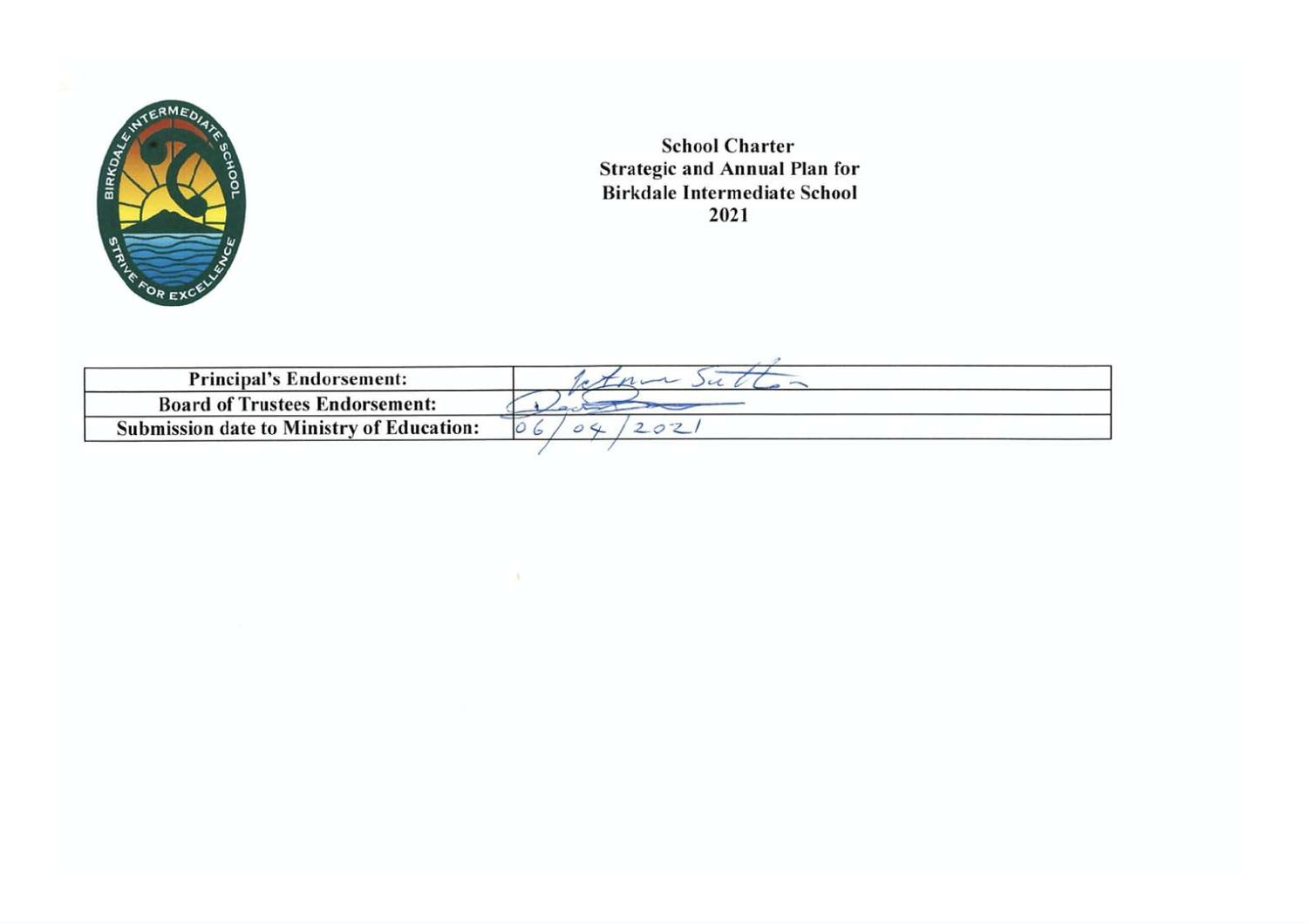

# **Our Vision**

Providing <sup>a</sup> Quality Education in <sup>a</sup> Caring Environment Mā te manaakitanga te kounga <sup>o</sup> te <sup>m</sup>ātauranga <sup>e</sup> whanake

## **Our Values**



Belonging – Whanaungatanga Enthusiasm - Rikarika Selflessness-Maanakitanga Team Work – Mahi Tahi

# **Our Priorities**

- To deliver <sup>a</sup> curriculum that is relevant, culturally responsive and differentiates to meet the needs of emerging adolescents and ensure <sup>a</sup> solid foundation in numeracy and literacy
- To ensure the learning environment is safe for all and has <sup>a</sup> strong focus on wellbeing and school values
- To live our school vision and Kaupapa while embracing the identity, languages and cultures of our school community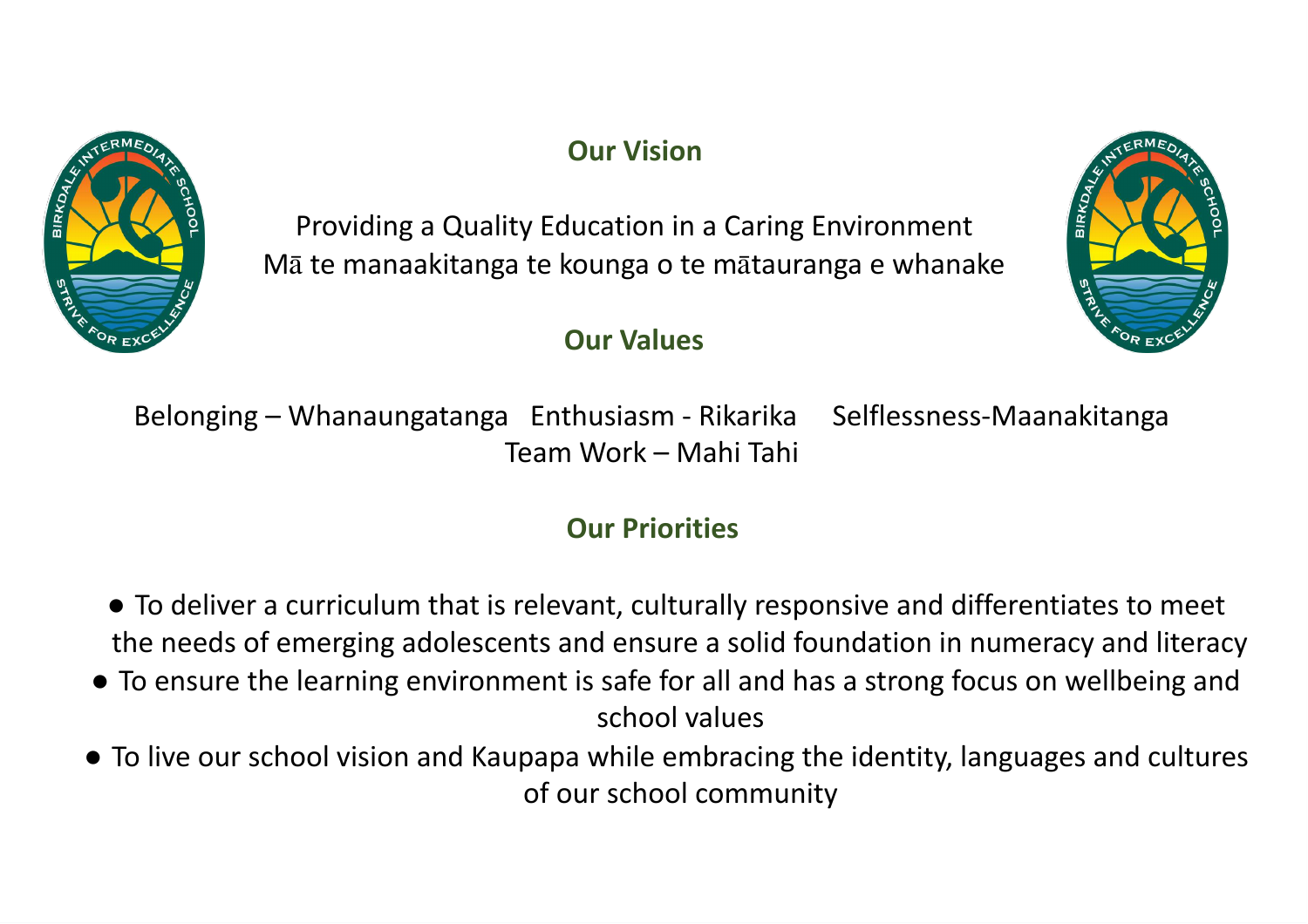● To transition students from primary to secondary education through engaging them in learning opportunities that develop the whole person

# **Our Graduating Profile**

Students graduating from Birkdale Intermediate School will be confident, engaged learners who are able to articulate who they are, where they come from and what their values are. They will be future focussed learners who set SMART goals, strive for excellence to achieve their goals and have developed resilience and well-being skills that allow them to cope with any setbacks. They will demonstrate an ethic of care for self, others and the environment. Graduating students will be connected to and have <sup>a</sup> curiosity for the global environment and embrace diversity. They will be well rounded in their interests and demonstrate the competencies of contributing, participating, relating to others and managing self. They will be numerate and literate at <sup>a</sup> level appropriate to their age and have an awareness of their learning style and next steps. Our graduating students will be proud Treaty citizens who contribute to the well-being of Aotearoa.

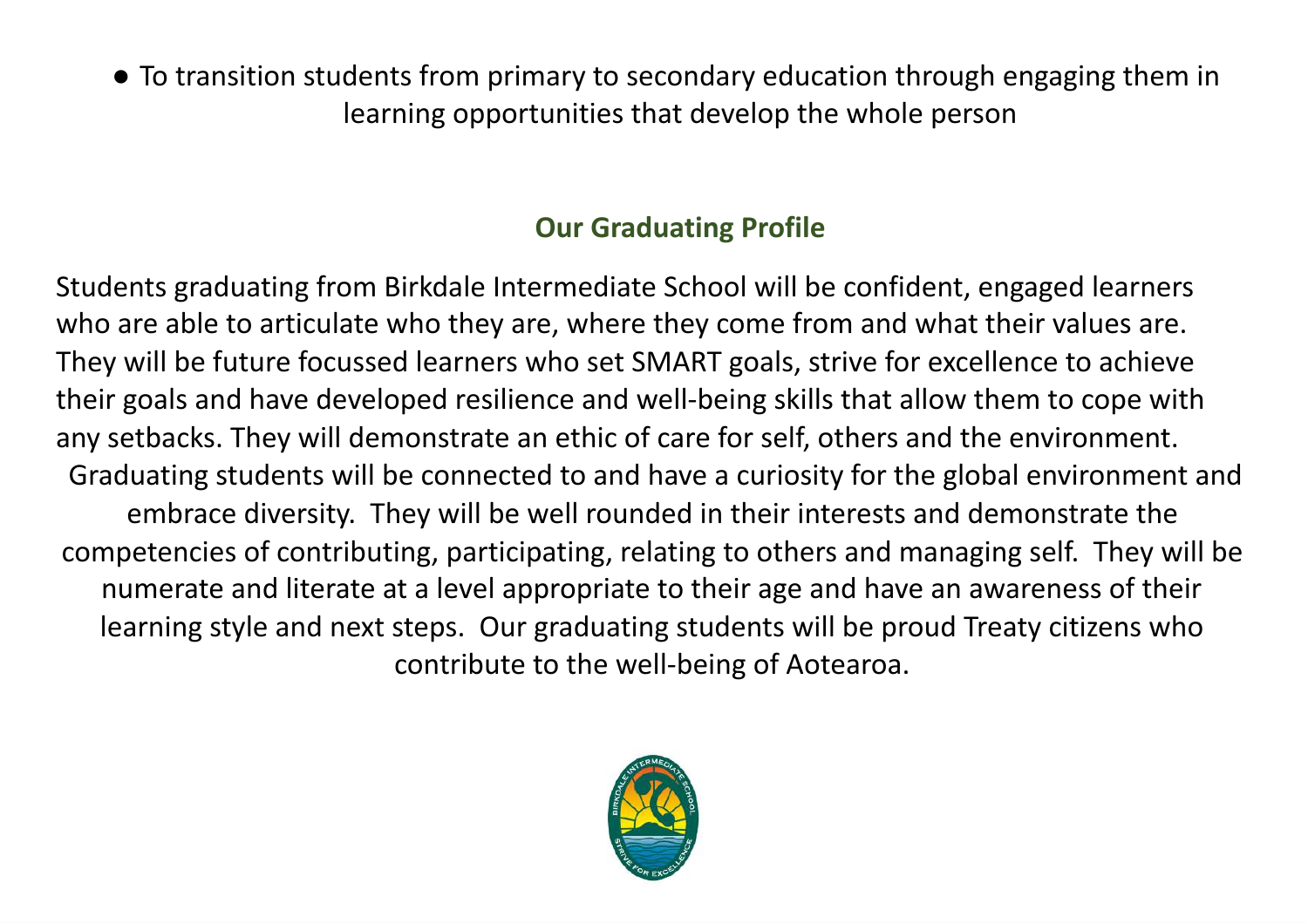## **Principal's Report from 2020 - JoAnne Sutton**

It would be difficult to reflect on 2020 without mentioning words like pandemic, covid-19, lockdowns, cancellations, wellbeing and resilience building. It has certainly been a year like no other. However, as the end of the year draws closer, it is also a time to reflect on the great mahi that our staff, students and whanau have completed and the ethic of care that we see everyday in our wider school community.

For Birkdale Intermediate School, 2020 was the year we adopted a new curriculum delivery model. This was the result of self review into how best to ensure our students were achieving positive results while being engaged and enthused about their learning. We reviewed teaching methods and found that teachers teach best when they are passionate about a subject and have an in-depth knowledge of the curriculum, the levels, the resources, assessment tools and how to differentiate for all student levels and interests. We wanted a localised curriculum that was relevant and responsive to our current cohort of students.

Subject teaching and whanau classes has been a positive experience for all. Our students have formed strong relationships with the students in their whanau class and with their whanau teacher. Having different teachers for each subject has increased engagement, ensured a consistent quality of teaching and learning, and has improved outcomes for all students. Our students have thrived working with a variety of teachers and have loved that each teacher loves their subject. Our mid year self review was positive and gave us some more areas to continue to focus on for future improvements. Our end of year data shows excellent gains in achievement across the school in all subject areas.

The impact of covid-19 has meant that many of our usual sporting, performing arts, cultural and outdoor educational activities were cancelled this year. We are pleased to have still been able to compete in some sporting events such as water polo, athletics, swimming sports, basketball and cheer leading just to name a few. Students who trialled for and were selected for sports camp were disappointed to not be able to attend but showed incredible resilience when faced with disappointment. Our PE team of teachers have seen good gains in participation and fitness levels through regular PE and sport. We look forward to competing against other schools in 2021.

Our four school bands and our choirs continued to rehearse and enjoyed lunchtime music sessions. While the usual events were cancelled, we were still able to find opportunities for students to perform to an audience and to record their efforts to share on a digital platform.

The use of technology to capture moments and share them with our school and the wider community has opened up many opportunities for us. We have loved our weekly recorded assemblies and have found that these have been a positive way of connecting with whanau who would not usually come into school to attend assembly. Our digital talent quests were also successful as were the filmed speeches that students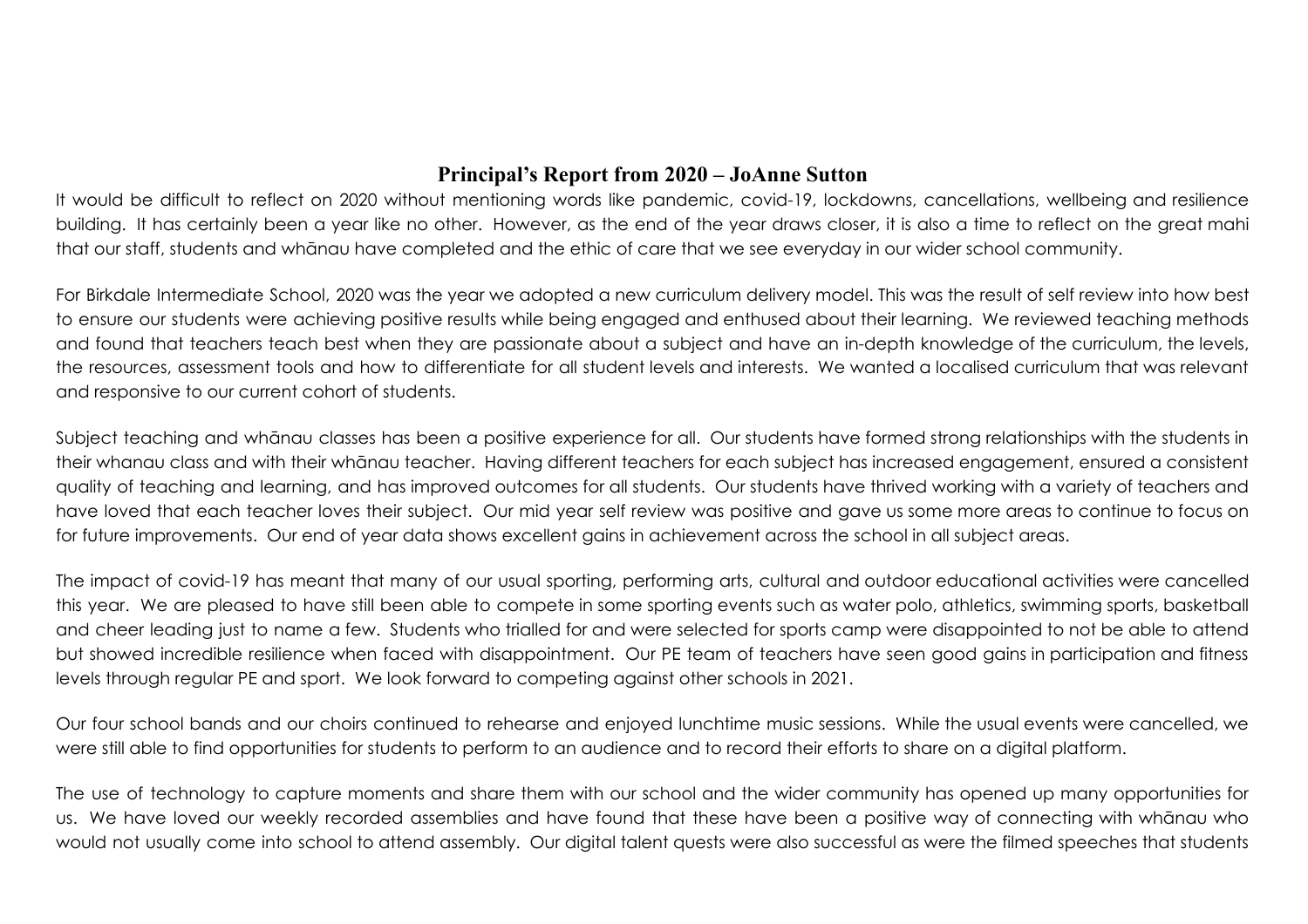did during a lockdown period. 2020 was the year that the NZ ministry of education wanted schools to roll out the digital technologies curriculum. Our online learning programmes and continued digital teaching and learning has shown us the skillset that our staff and students have and have also highlighted areas to develop. We have been pleased with the use of chromebooks in the classroom and with the many ways that our students choose to present their learning using a digital format.

Subject teaching meant that we needed to ensure adequate teaching space and resources for all subjects. There has been some culling but also a lot of new resources purchased to ensure teachers have the equipment to deliver a quality education. Upgrading classrooms and the school hall has also happened this year. Our modern teaching spaces are bright, well lit, have good sound and are flexible for teaching. We installed student art outside these rooms. The art posts represent each of the many cultures of students at our school. The modernisation of the school hall has given us a formal place to meet that is clean and fresh and well presented. We hope to upgrade the outside of the hall in 2021.

Our many special days of celebration have still happened including commemorating ANZAC day during lockdown. Our social action days this year have included student led fundraisers for the SPCA, Pink Shirt Day and Red Nose Day. This is just one way that our students shine when showing care for others. Special days of celebration have also included our cultural days for Tongan, Samoan and Maori language weeks as well as celebrating Matariki and Diwali. Learning about our diverse community and celebrating these days has become an important part of our school culture.

Despite the lockdowns and working in alert levels between 1-3, we have still managed to engage with the community. Community consultation into our strategic plan, our curriculum delivery and our property improvements have all been well supported and we feel well connected to our wider school whanau. This has helped us to set priorities and budget for more quality education in 2021.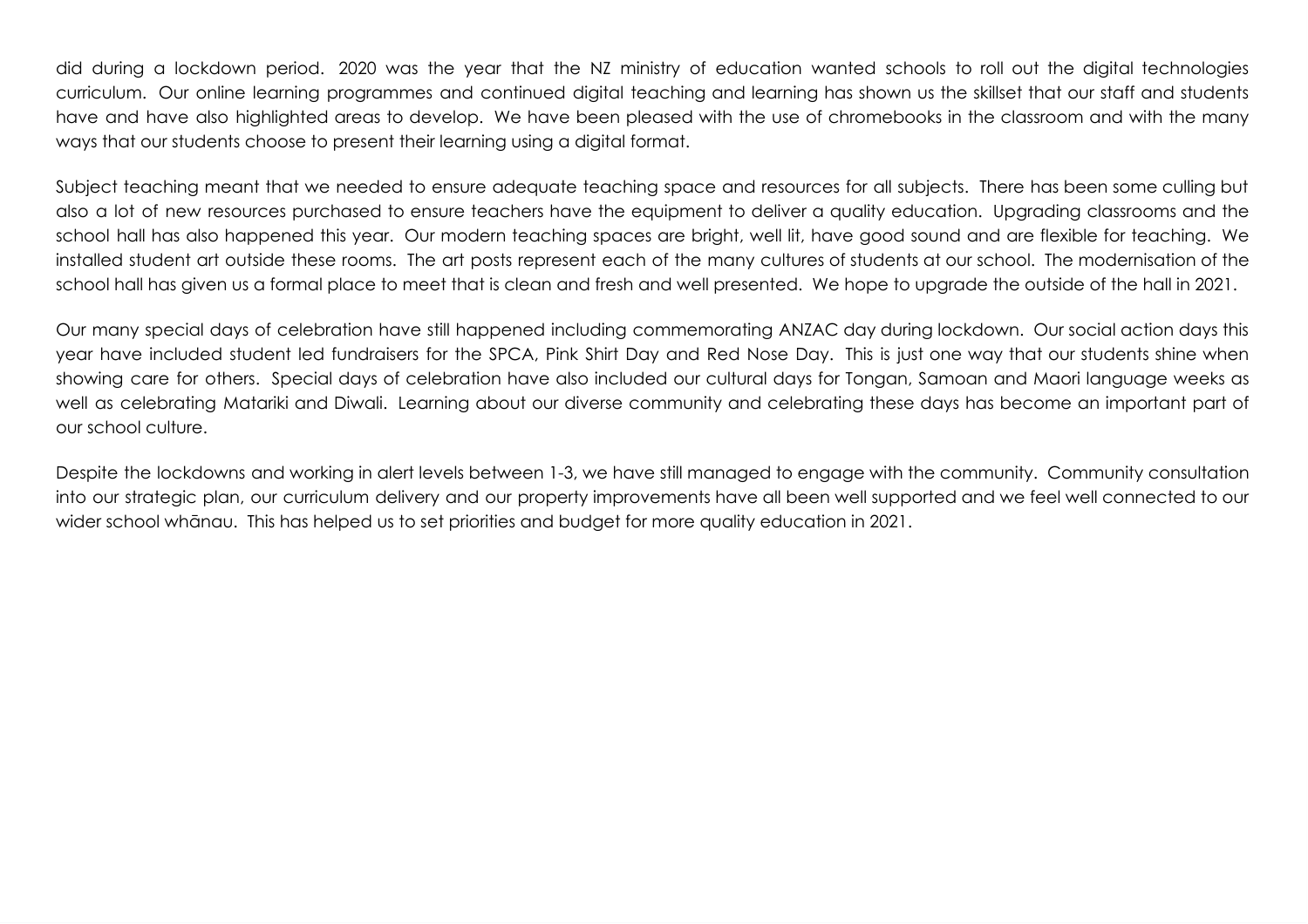## **Anal\sis of Variance <sup>±</sup> 2020**

### **2020 Student AchieYement Target 1 <sup>±</sup> AchieYement in Mathematics**

| Target 1                                                                | To raise student achievement in mathematics.<br>To increase teacher capabilities to use data to inform teaching of number knowledge.<br>To make significant gains in the area of number knowledge for all students,<br>To identify students achieving below expectation and use data to inform their next steps.                                                                                                                                                                                                                                                             |
|-------------------------------------------------------------------------|------------------------------------------------------------------------------------------------------------------------------------------------------------------------------------------------------------------------------------------------------------------------------------------------------------------------------------------------------------------------------------------------------------------------------------------------------------------------------------------------------------------------------------------------------------------------------|
| What do we know?                                                        | Term one PAT data identified that 45% of year 7 students were achieving at or below stanine 4 and 41% of year 8<br>students were at or below stanine 4.<br>There is a discrepancy between between data based on ethnicity and students who are Maori or Pasifika are<br>achieving at lower levels than non-Maori or non-Pasifika.<br>Maths teachers are in early stages of understanding and use of Assessment for Learning capabilities but have a<br>willingness to expand knowledge<br>Students who are below have learned how to disengage and avoid work in mathematics |
| What do we want to achieve?                                             | Increased engagement in mathematics for all students.<br>Increased number knowledge skills including instant recall of basic facts for all students.<br>Target students who sit below stanine 4 to raise their achievement in mathematics.                                                                                                                                                                                                                                                                                                                                   |
| What will we do differently to<br>increase achievement in this<br>area? | Subject teaching model implemented in 2020. Our belief is that passionate teachers will inspire learners. We<br>also have an expectation that teachers who are only responsible for the teaching of one subject should know the<br>curriculum well at all levels, be familiar with resources and assessment tools and know how to move students<br>from one stage to the next. Identifying students who are below and labelling them as targets should ensure that<br>teachers are monitoring their progress and adapting teaching methods to meet needs.                    |
| Term 4 Analysis of Variance                                             | The graphs below report on the stanine level. This is not as accurate as reporting on the scale score but for<br>large groups it gives data of movement that, in this instance is able to show progress made throughout the 2020<br>year. It is important to note that while the test is the same, the results are calculated against a student's age<br>and adjusted for this. This is 'matched' data so does not include any students who have transitioned in or out of                                                                                                   |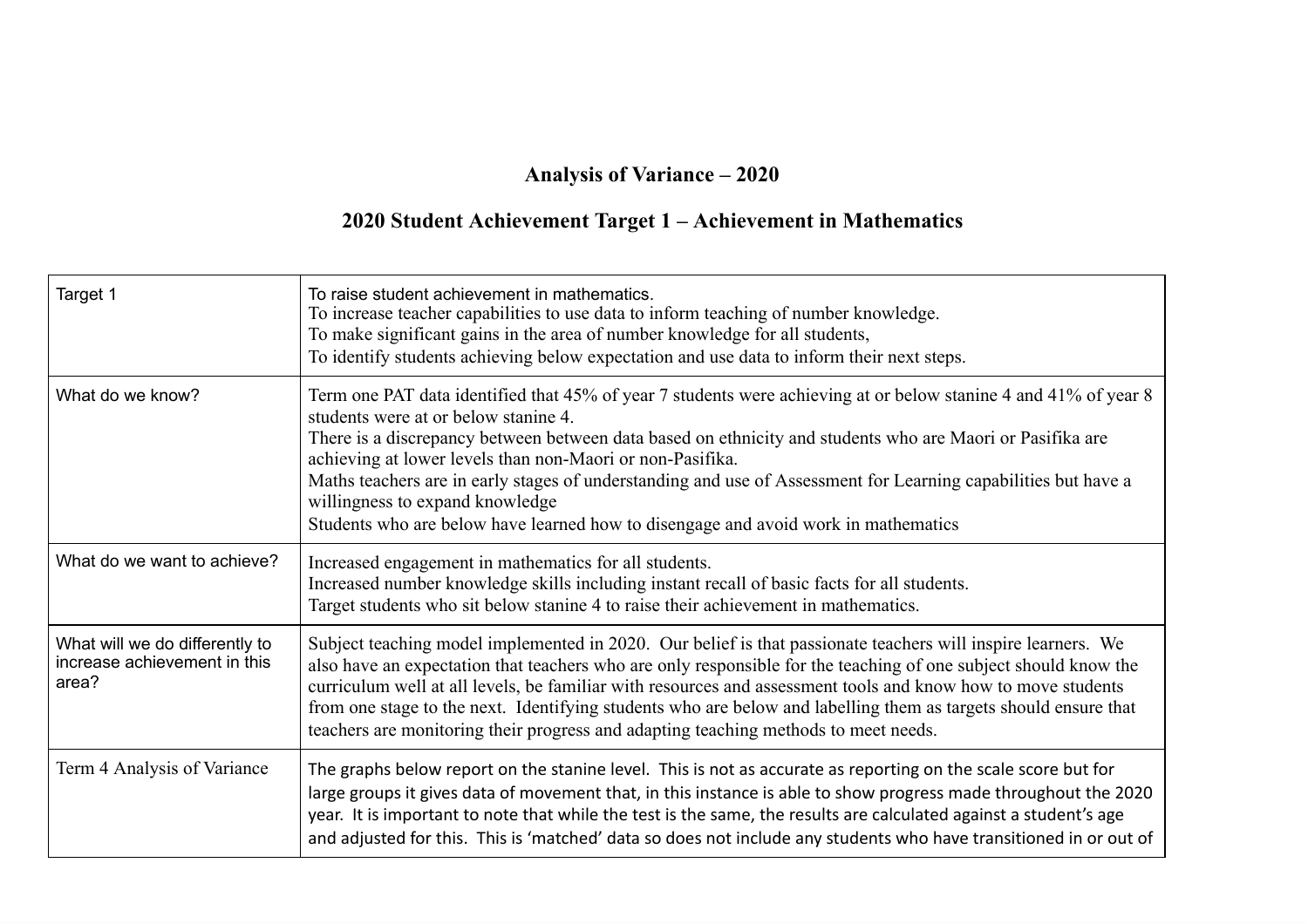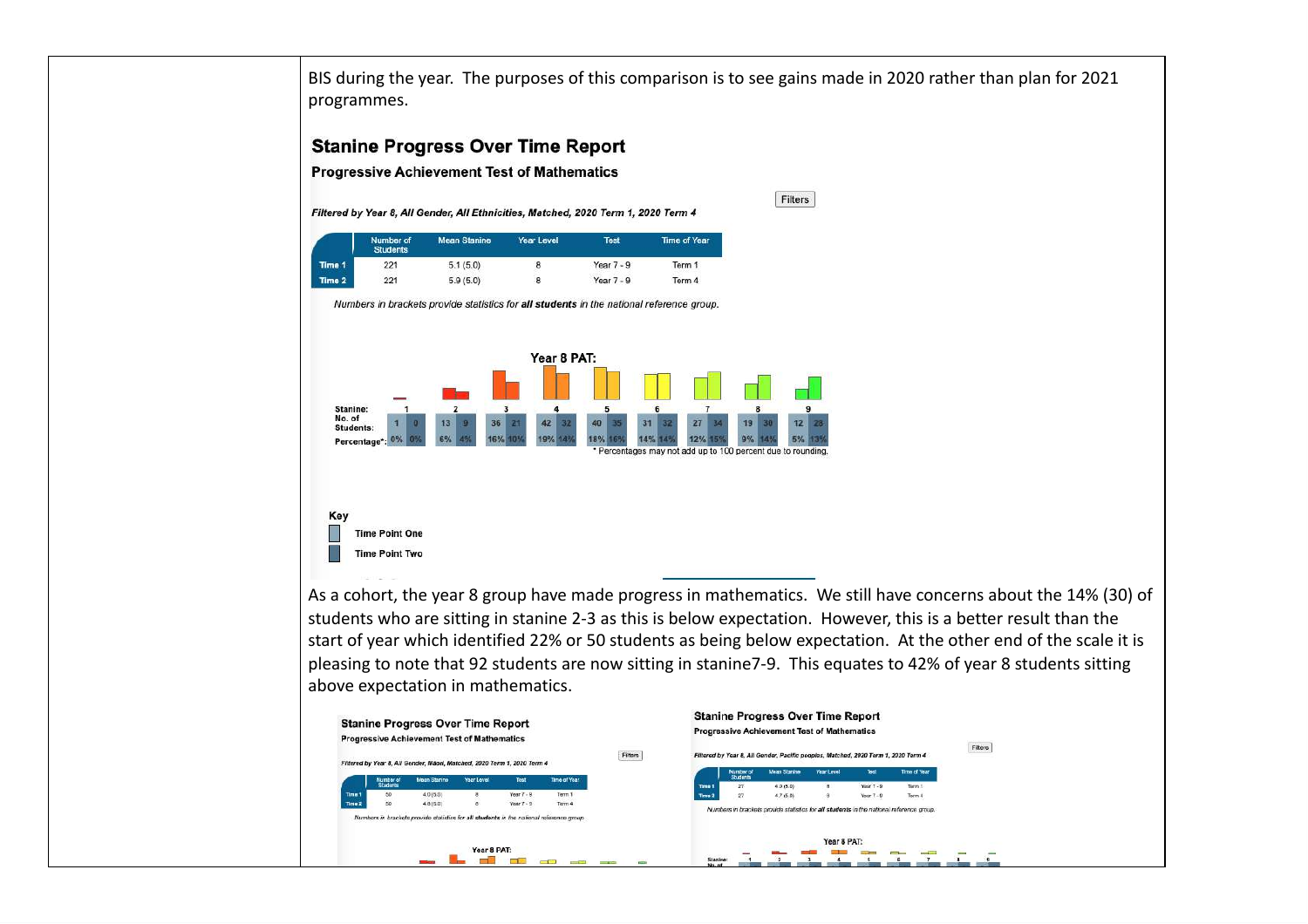It is pleasing to note that our data for Maori and Pacific Peoples shows similar progress. The shifts for students achieving below expectation at stanine 1-3 has moved from 48% down to 20% for Maori and from 38% down to 33% for Pacific Peoples. However, the total number of students achieving below expectation is still much greater from our Maori and Pacific Peoples students. The gains at the other end are positive but these numbers are still considerably lower than for non-Maori and non-Pacifika students.

Filters

Analysis of Variance –  $2020$  Mathematics – Year  $7$ 

#### **Stanine Progress Over Time Report**

#### **Progressive Achievement Test of Mathematics**

Filtered by Year 7, All Gender, All Ethnicities, Matched, 2020 Term 1, 2020 Term 4

|        | Number of<br><b>Students</b> | <b>Mean Stanine</b> | Year Level | <b>Test</b>  | Time of Year |
|--------|------------------------------|---------------------|------------|--------------|--------------|
| Time 1 | 204                          | 5.0(5.0)            |            | Year $7 - 9$ | Term 1       |
| Time 2 | 204                          | 5.9(5.0)            | 7          | Year $7 - 9$ | Term 4       |

Numbers in brackets provide statistics for all students in the national reference group.

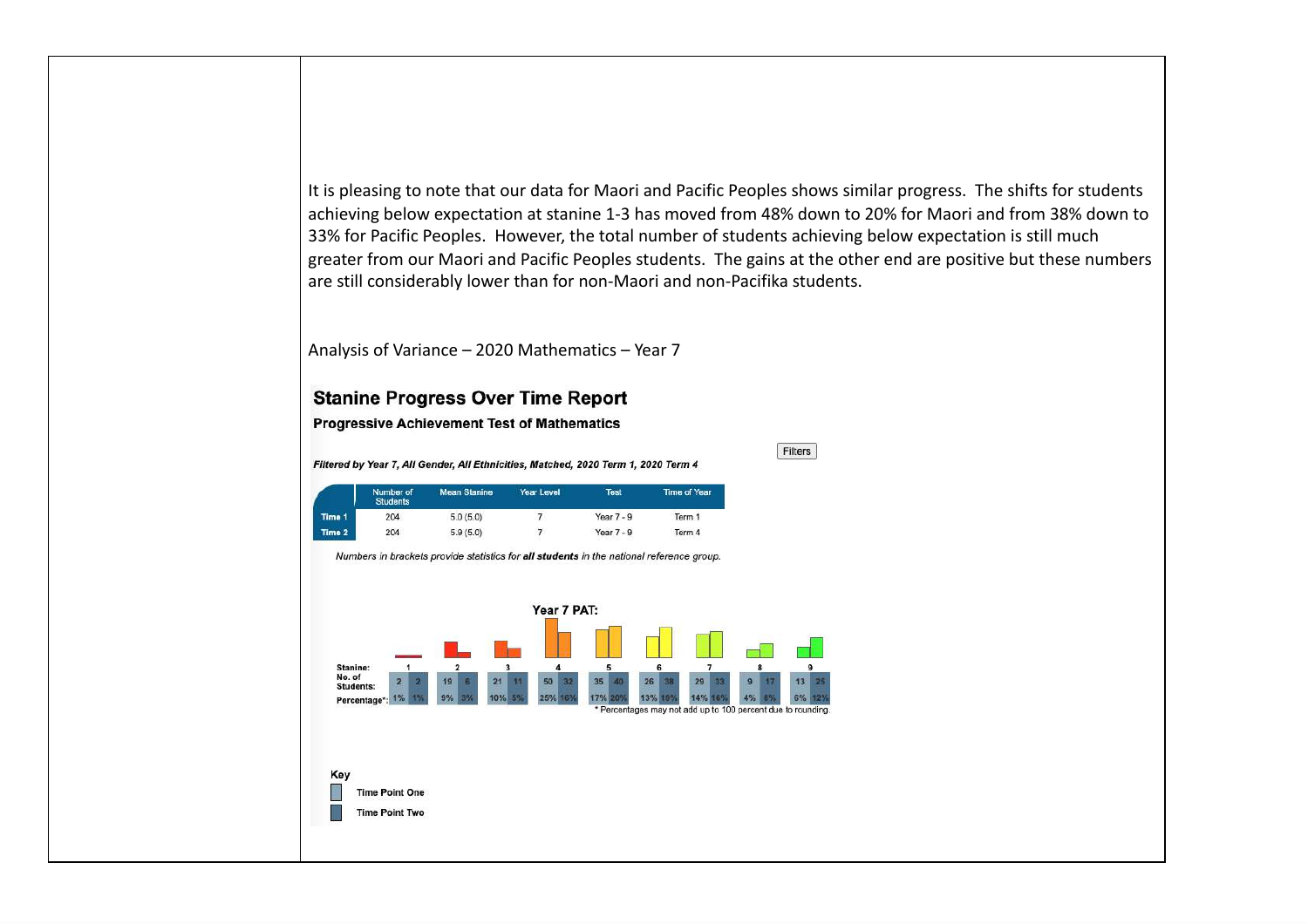The mean stanine for our year 7 students has moved by .9. While there is still one student sitting at stanine 1, it is pleasing to note that we have reduced the number of students sitting in stanines 2-3 from 40 down to 17. This represents just 9% of all year 7 students achieving below expectation in mathematics. In contrast, 36% are sitting above expectation at stanine 7-9. There has been significant movement for students who were achieving at stanine 3 and 4. This group was made up of 71 students in term one and has now dropped to 43 students.



Our year 7 cohort of Maori students have made similar gains with the mean stanine also rising by .9. Significantly, only 3 students in this cohort are currently sitting below expectation compared with 14 in term 1. It is also worth noting that 4 students in this cohort are now sitting in stanines 8-9 compared with 0 in term 1. The Pacific Peoples data is not as pleasing with the stanine 1 and 2 number remaining at 12%.

OTJ data from the end of year report shows that achievement in mathematics is up significantly. OTJs are formed from a triangulation of assessment data that includes IKaN, GLoSS, PAT as well as teacher knowledge of the student.

Students achieving below expectation went down from 54% in mid year data to 30% (moved 110 students!) Our students who were achieving at expectation (within curriculum level 4) went up from 33% to 43%. Students achieving above expectation went up from 13% to 27%. This is a great by-product of the strategies being used to raise student achievement and reassures us that our methods are meeting the needs of all students.

There was for the most part a shift in the achievement from every class! I would attribute the huge shift to the school wide focus on basic facts and number knowledge. One reason for the huge numbers of students below at the beginning of the year could be down to the fact that we started testing very early in the term and many students hadn't quite gotten into learning at that point. For some of our students, intermediate is their first PAT and so this style of testing is unknown.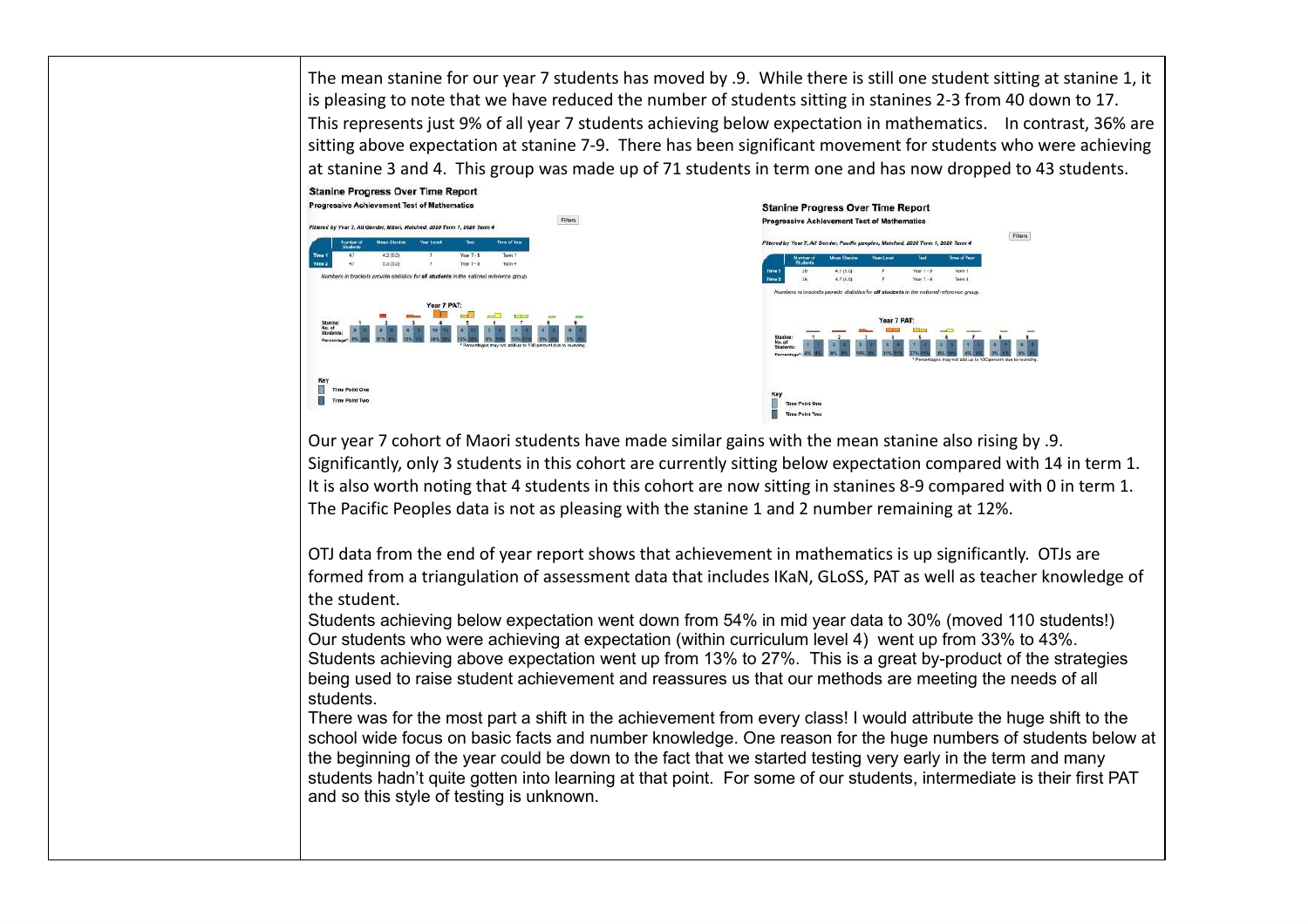|                                                               | Teachers have analysed the results and have felt that methods used to teach are solid. However, the focus really<br>needs to be on engagement and motivation of students. Many of our students who are achieving below<br>expectation have had 6 years of failing and have learned how to avoid work and lack the enthusiasm to try. We<br>need to be strategic in our programmes at the start of the year to get students ready for learning, engaged in a<br>subject and willing to apply themselves to accelerating their progress. Student voice, solid relationships and a<br>strong focus on assessment for learning methods will all help this engagement and motivation of students in<br>mathematics. |
|---------------------------------------------------------------|----------------------------------------------------------------------------------------------------------------------------------------------------------------------------------------------------------------------------------------------------------------------------------------------------------------------------------------------------------------------------------------------------------------------------------------------------------------------------------------------------------------------------------------------------------------------------------------------------------------------------------------------------------------------------------------------------------------|
| Practices to continue in 2021<br>and beyond (lessons learned) | *Focus on relationships<br>*A for L methods to show current skills, next steps and SC<br>*Student voice to engage students in mathematics                                                                                                                                                                                                                                                                                                                                                                                                                                                                                                                                                                      |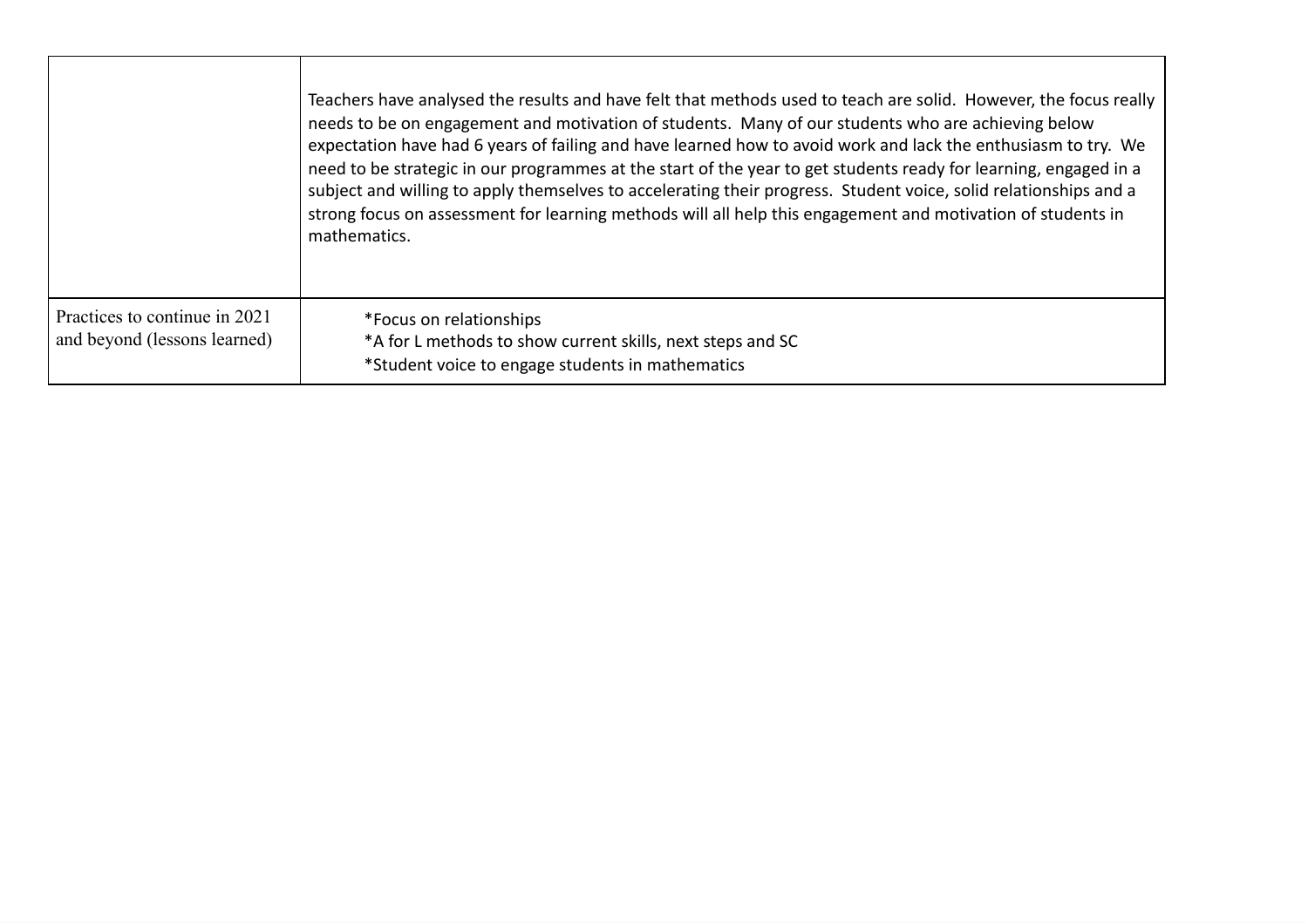| *Surveys at start of year to identify attitudes towards maths<br>*Continue after school programmes<br>*Run parent workshops and have a stronger home/school partnership including the resourcing of home |
|----------------------------------------------------------------------------------------------------------------------------------------------------------------------------------------------------------|
| learning<br>*Increase amount of deliberate acts of mathematics teaching across the curriculum<br>*Subject teaching is effective and our maths teams are the experts to lead whole school in how to best  |
| raise achievement and increase integration.<br>*Consider ability grouping for number knowledge                                                                                                           |



## **2020 Student AchieYement Target 2 <sup>±</sup> AchieYement in Reading**

| Target 2         | To raise student achievement in reading<br>To increase teacher capabilities to use data to inform teaching of reading<br>To enable students to move from learning to read to reading to learn<br>To ensure the school is well resourced to meet the reading needs of students who have been identified as target<br>and priority learners |
|------------------|-------------------------------------------------------------------------------------------------------------------------------------------------------------------------------------------------------------------------------------------------------------------------------------------------------------------------------------------|
| What do we know? | We have adequate resources to teach reading to students who are achieving at or above expectation.                                                                                                                                                                                                                                        |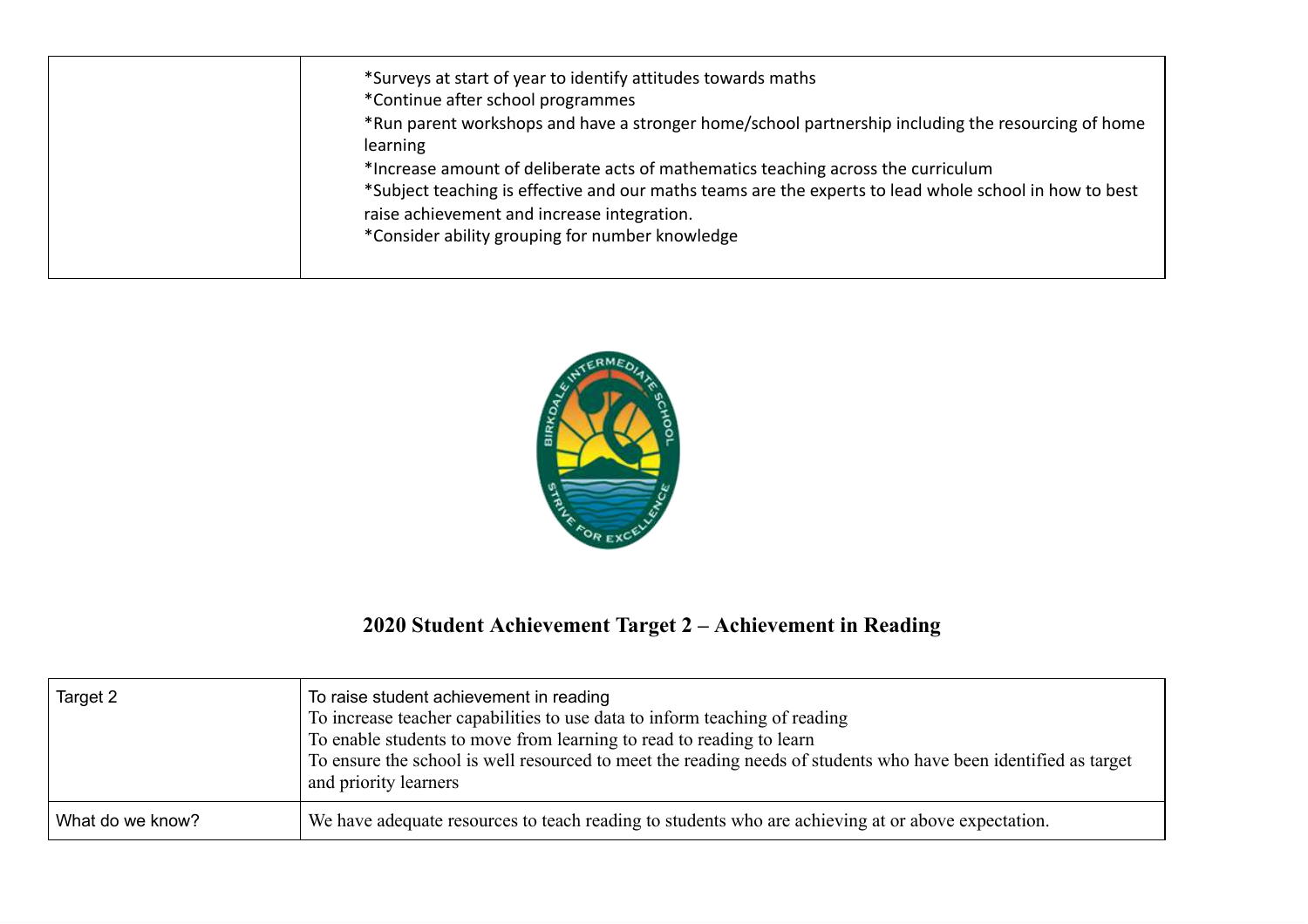| What do we want to achieve?                                             | All students deserve to have resources that are at their current level to ensure engagement in reading and enable<br>them to progress onto the next level. We want a well resourced reading department.<br>We want our students to be engaged in reading activities both for enjoyment and for learning. We want all<br>students to make gains in their reading skills and be aware of their current skill level, their next steps and the SC<br>that will help them to succeed.                                                                                                                                                                                                                                |
|-------------------------------------------------------------------------|-----------------------------------------------------------------------------------------------------------------------------------------------------------------------------------------------------------------------------------------------------------------------------------------------------------------------------------------------------------------------------------------------------------------------------------------------------------------------------------------------------------------------------------------------------------------------------------------------------------------------------------------------------------------------------------------------------------------|
| What will we do differently to<br>increase achievement in this<br>area? | Subject teaching model implemented in 2020. Our belief is that passionate teachers will inspire learners. We<br>also have an expectation that teachers who are only responsible for the teaching of one subject should know the<br>curriculum well at all levels, be familiar with resources and assessment tools and know how to move students<br>from one stage to the next. Identifying students who are below and labelling them as targets should ensure that<br>teachers are monitoring their progress and adapting teaching methods to meet needs.<br>Having resources that are age appropriate and level appropriate can be a challenge but they are necessary to<br>ensure engagement and achievement. |
| Term 4 Analysis of Variance                                             | The graphs below report on the stanine level from PAT. This is not as accurate as reporting on the scale score<br>but for large groups it gives data of movement that, in this instance is able to show progress made throughout<br>the 2020 year. It is important to note that while the test is the same, the results are calculated against a<br>student's age and adjusted for this. This is 'matched' data so does not include any students who have<br>transitioned in or out of BIS during the year. The purposes of this comparison is to see gains made in 2020<br>rather than plan for 2021 programmes.                                                                                               |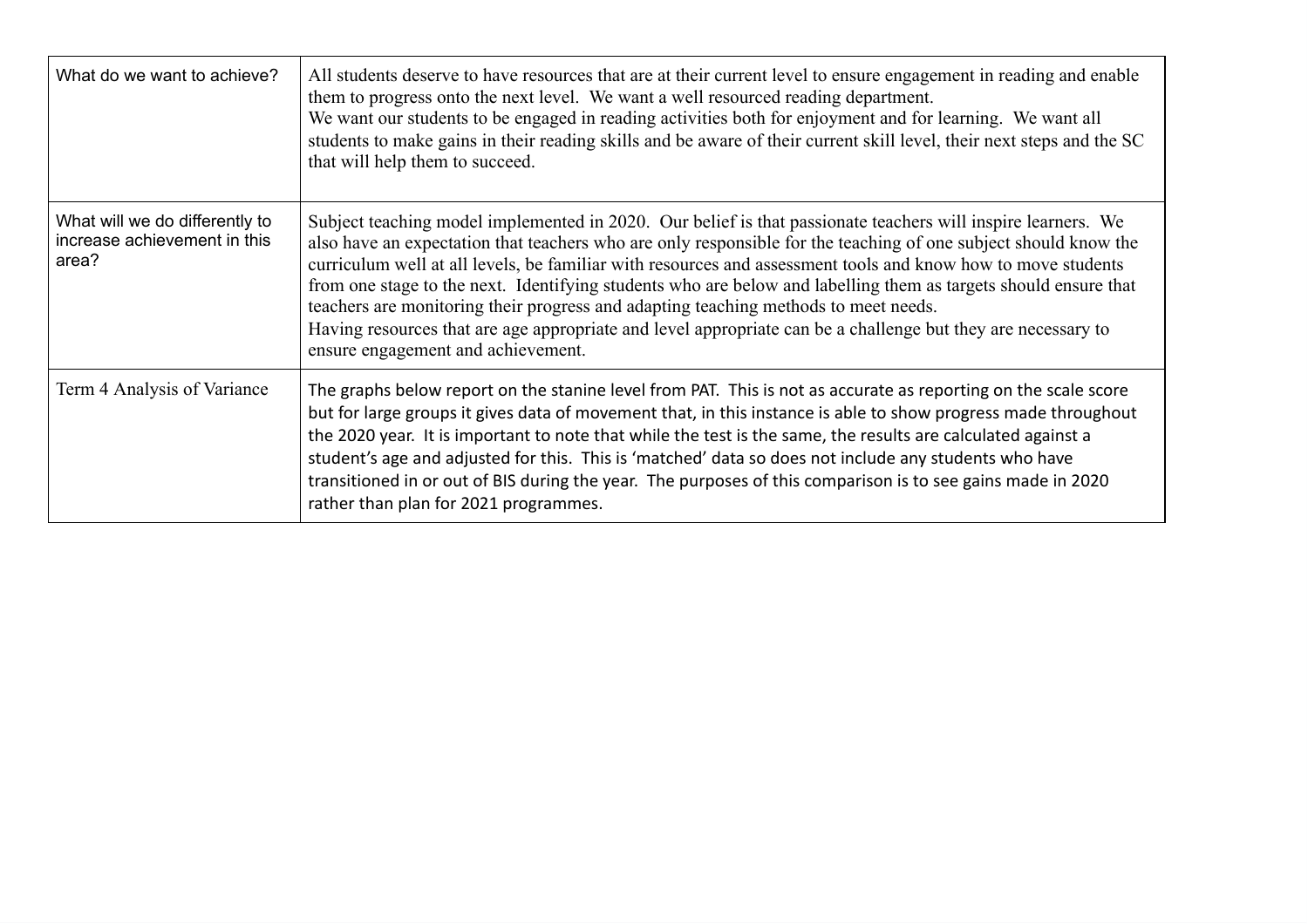

This compares with their term data that showed 20% were sitting in this range. This is not the desired progress that we had hoped for. However, it is pleasing to see that we now have improvements in achievement in the stanine 7-9 range with term 4 data showing that 38% are achieving above expectation compared with 26% in term 1.

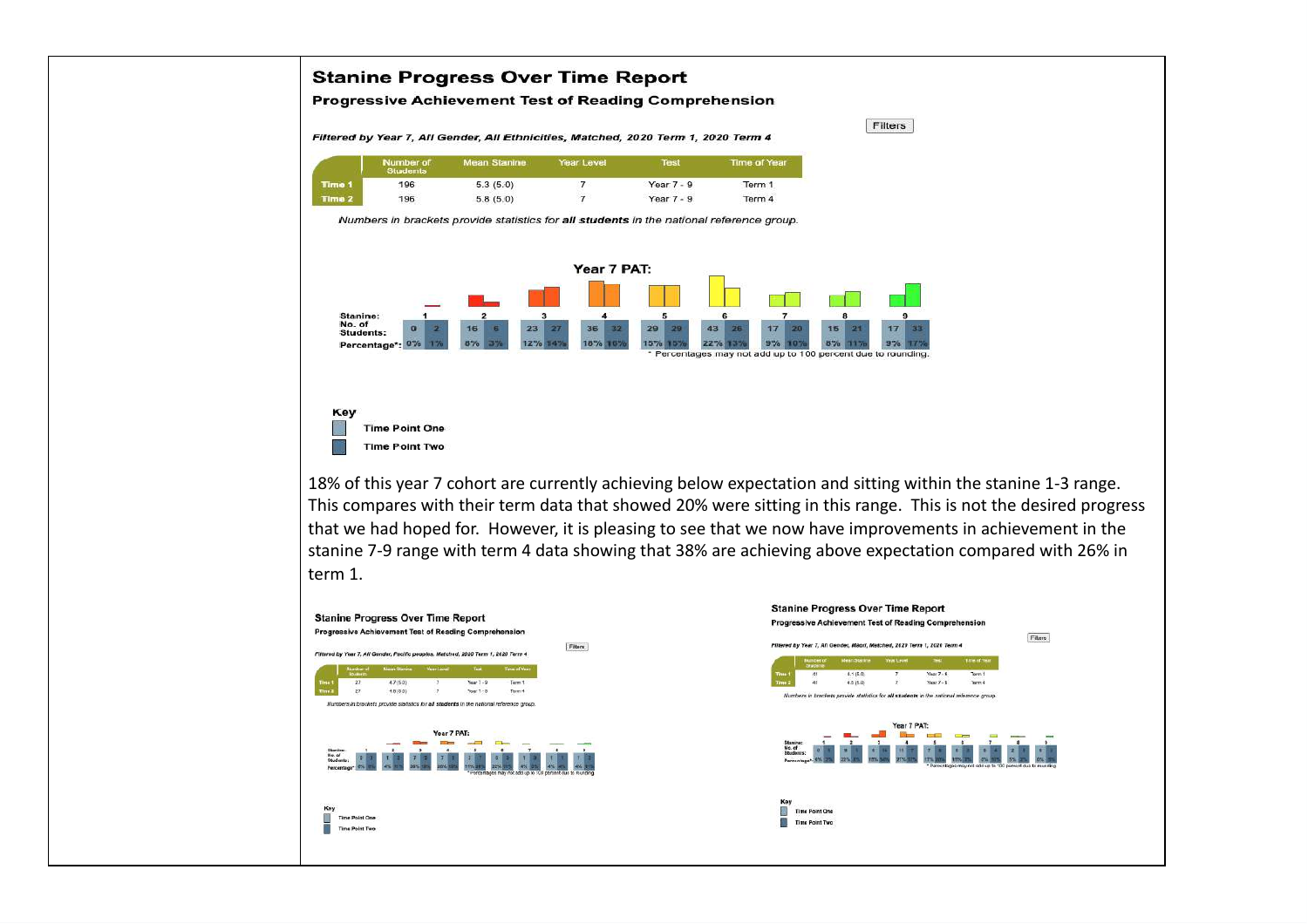The gains for our Maori students in this cohort show very little change or gains. There are still 30% achieving below expectation. There have been some gains for students sitting in the stanine 4 range and moving into stanine 5. For our Pacific Peoples data there have been good gains from stanine 2 to stanine 3 but the overall numbers of students achieving below expectation remains at 38%.

#### **Stanine Progress Over Time Report**

**Progressive Achievement Test of Reading Comprehension** 

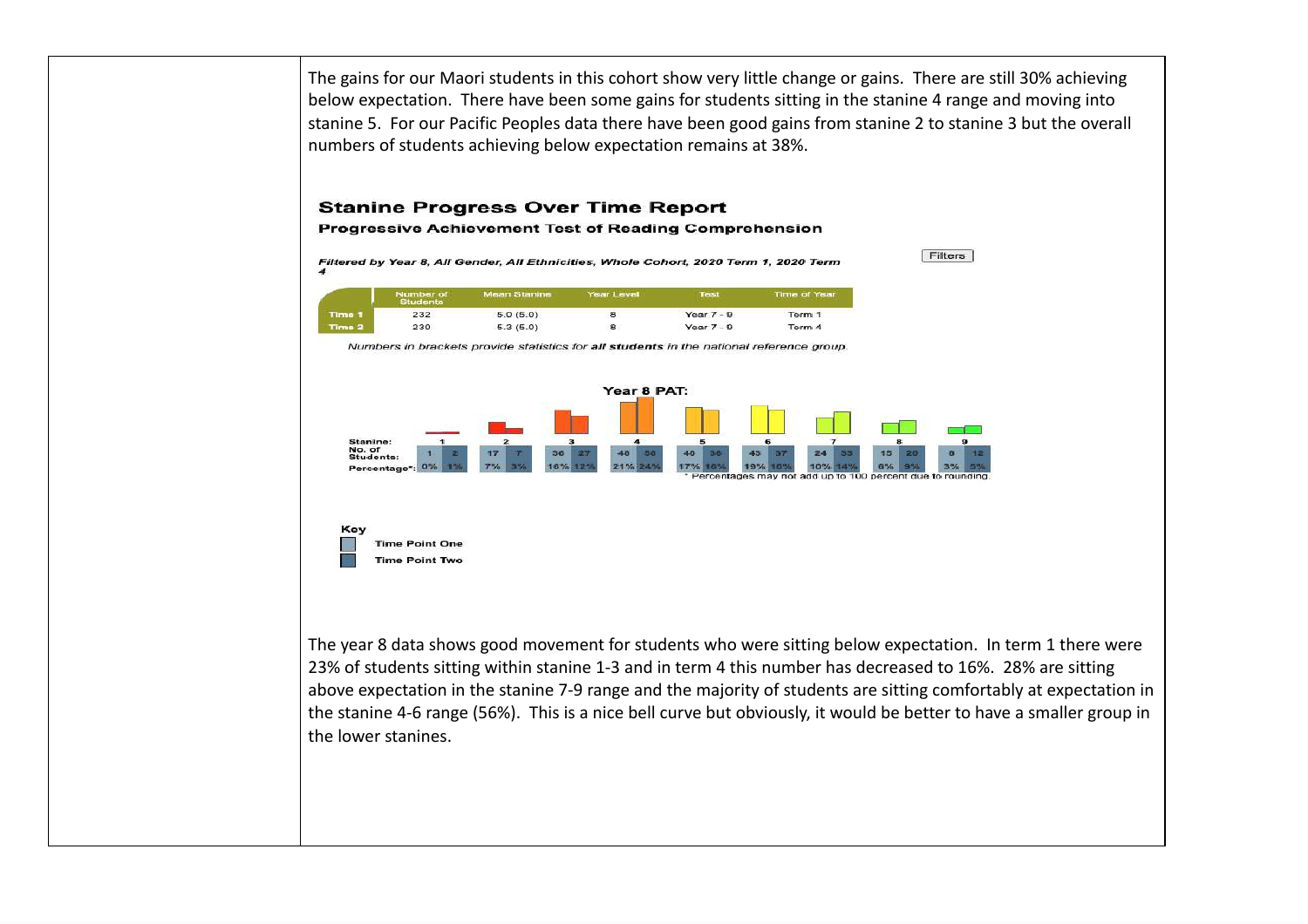|                                                               | <b>Stanine Progress Over Time Report</b><br>Progressive Achievement Test of Reading Comprehension<br>Fitters<br>ar 8. All Gender, Migri, Matched, 2020 Term 1, 2020 Term.<br>4.2(5.0)<br>Yax7.9<br>Year 8 PAT:<br>Time Point One<br>Time Point Two                                                                                                                                                                                                                         | <b>Stanine Progress Over Time Report</b><br>Progressive Achievement Test of Reading Comprehensio<br>Fiters<br>4.5.03.03<br>Nor 7 -<br>Numbers in brackets provide statistics for all students in the national reference of<br><b>Time Point One</b>                                                                                                                                                                                                                                                                                                                                |
|---------------------------------------------------------------|----------------------------------------------------------------------------------------------------------------------------------------------------------------------------------------------------------------------------------------------------------------------------------------------------------------------------------------------------------------------------------------------------------------------------------------------------------------------------|------------------------------------------------------------------------------------------------------------------------------------------------------------------------------------------------------------------------------------------------------------------------------------------------------------------------------------------------------------------------------------------------------------------------------------------------------------------------------------------------------------------------------------------------------------------------------------|
|                                                               | range.                                                                                                                                                                                                                                                                                                                                                                                                                                                                     | Progress for Maori students in this cohort is evident with 34% achieving below expectation in term 4 compared<br>with 49% in term one. It would appear that these gains have pushed several students into the stanine 4 range<br>as this accounts for 36% of this group. The gains seen in the whole school data are not reflected with our Maori<br>students as progress into the above expectation range has not been achieved. The data for Pacific Peoples<br>shows some gains in the stanine 7-8 range but there are still 36% achieving below expectation in the stanine 1-3 |
|                                                               | Tests, PAT, E-Asstle and teacher knowledge of student progress in class.<br>Total students mid-year data = 461. Total students EOY data = 464.<br>is up by 11 (2 percentage points) and those achieving Above is up by 9 (2 percentage points).<br>relevance. This seemed to boost confidence and engagement. For next year, we need to focus on lifting Pasifika<br>confidence and engagement, and lifting reading mileage for reluctant readers.                         | Our OTJ data shows similar gains in reading achievement. This OTJ has been formed through the use of Probe Reading<br>The number of student below expectation is down by 17 students (4 percentage points). Students achieving At expectation<br>It is great to see 17 students shift out of "below", although 26% is still high. Students have taken increasing ownership of<br>their learning and progress over the course of the year, eg through progress graphs and shared discussion of WALT, SC,                                                                            |
| Practices to continue in 2021<br>and beyond (lessons learned) | *Finds ways to prioritise reading for enjoyment<br>*Dedicated library teacher to inspire and promote love of reading<br>*Opportunities for whanau to be involved in reading sessions<br>*Role models used to promote reading<br>*Continue to use A for L methods to increase student voice in their learning and progress<br>*Use of new resources to engage students and meet needs<br>*Early identification of students who struggle or are reluctant - turn that around |                                                                                                                                                                                                                                                                                                                                                                                                                                                                                                                                                                                    |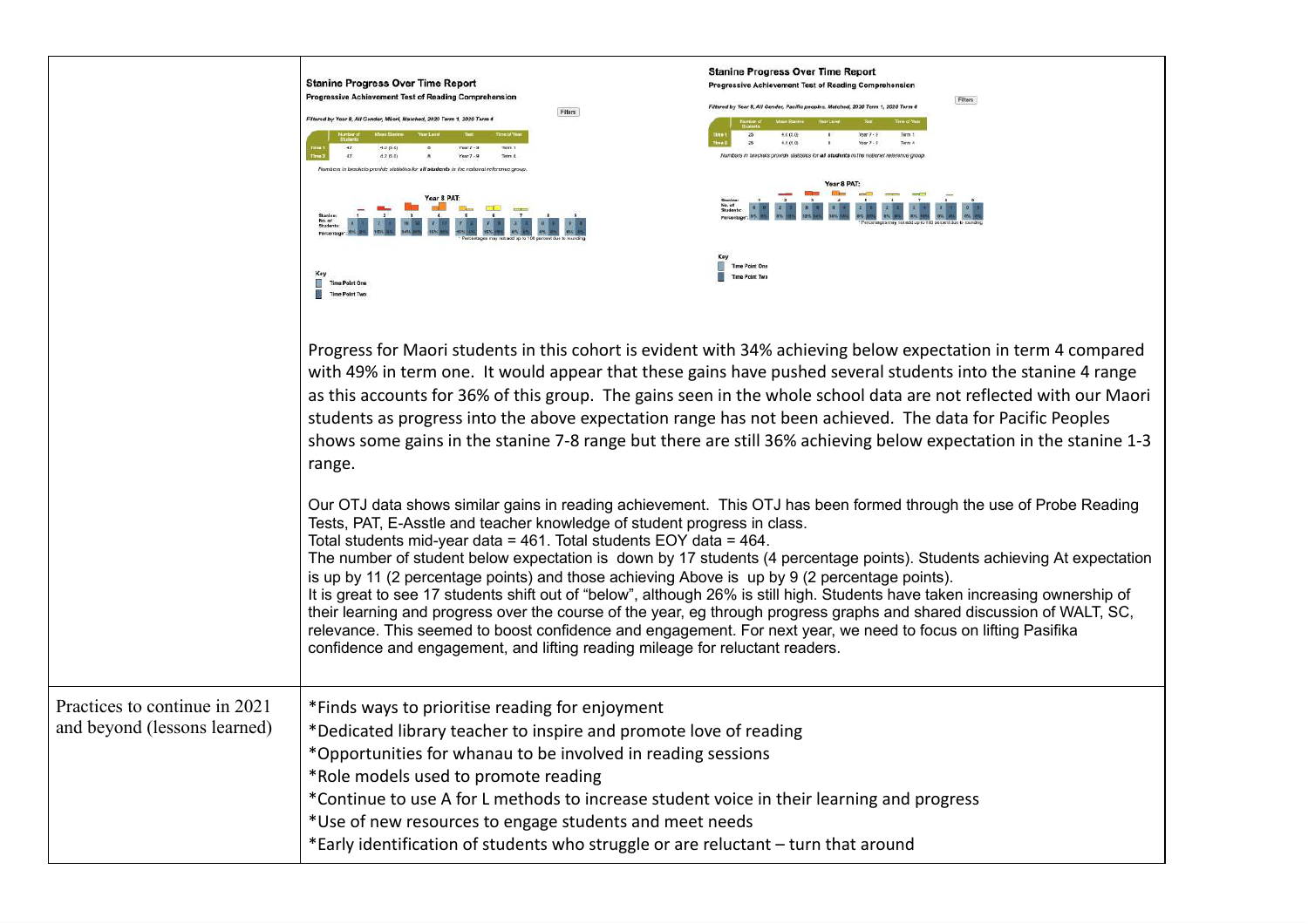## **Cultural Identits and Maori Perspectipes**

Birkdale Intermediate is <sup>a</sup> diverse community made up of many ethnic groups. We are committed to acknowledging, welcoming and valuing all cultures and pride ourselves on being treaty citizens. A commitment to the Tapasa and Kahikitia documents is part of staff PLD and are used to inform decisions made around improving outcomes for our Maori and Pasifika students. Strong connections with whanau are <sup>a</sup> huge part of 'getting it right' and we use our fono and whanau hui evenings to gather information on where to next. Goals for 2021 include making our vast range of cultures visible to all and ensuring that all students feel safe to wear their culture with pride is all aspects of their schooling. BOT commitment to the Pasifika Plan and to compulsory te reo Māori for all students will ensure equitable access to resources and improved cultural responsiveness for all students.

**Priorits Learners and School Targets**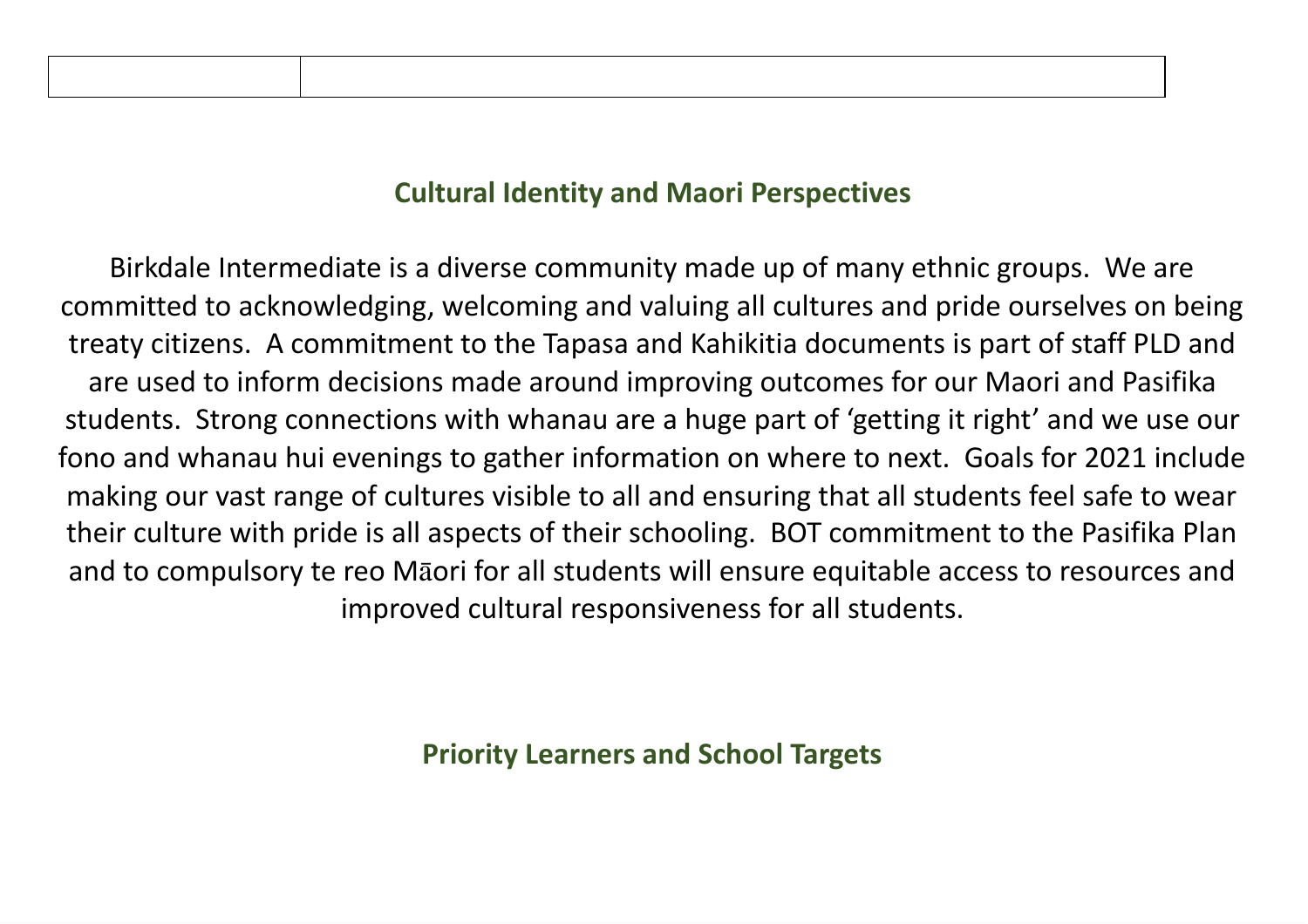Success for all and improved outcomes underpins our priority of delivering <sup>a</sup> curriculum that differentiates to meet the needs of all learners. Identifying diverse learners and putting <sup>a</sup> plan in place to raise achievement is the first step and this starts at transitioning. Using data to inform decisions and ensuring that resources are in place to lift achievement is key to success. While identifying needs for learners, we are also committed to identifying gaps in teacher capabilities and putting quality PLD and mentoring programmes in place to support all staff.

**Priorities <sup>±</sup> NELP <sup>±</sup> Incorporating these into our school Priorities and Values**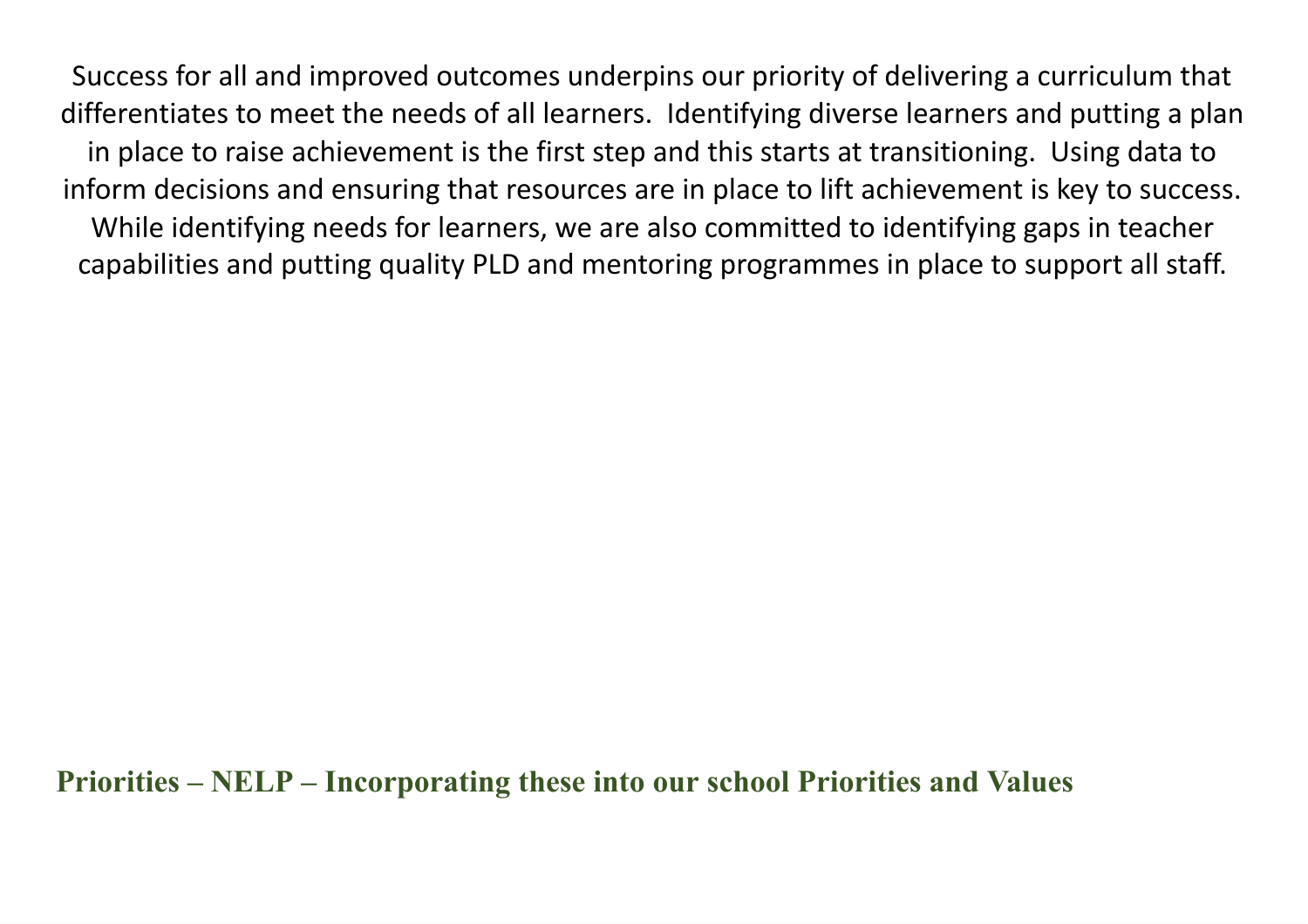# MOE published the National Education and Learning Priorities in November 2020. Birkdale Intermediate is committed to ensuring that these are visible, known by all and incorporated into school strategic planning and daily work.

**Priority 1:** Ensure places of learning are safe, inclusive and free from racism, discrimination and bullying

Priority 2: Have high aspirations for every learner/akonga, and support these by partnering with their whanau and communities to design and deliver education that responds to their needs, and sustains their identities, languages, and cultures

Priority 3: Reduce barriers to education for all, including for Māori and Pacific learners/ākonga, disabled learners/ākonga and those with learning support needs

Priority 4: Ensure every learner/akonga gains sound foundation skills, including language, literacy and numeracy

Priority 5: Meaningfully incorporate te reo Māori and tikanga Māori into the everyday life of the place of learning

Priority 6: Develop staff to strengthen teaching, leadership and learner support capability across the education workforce

Priority 7: Collaborate with industries and employers to ensure learners/akonga have the skills, knowledge and pathways to succeed in work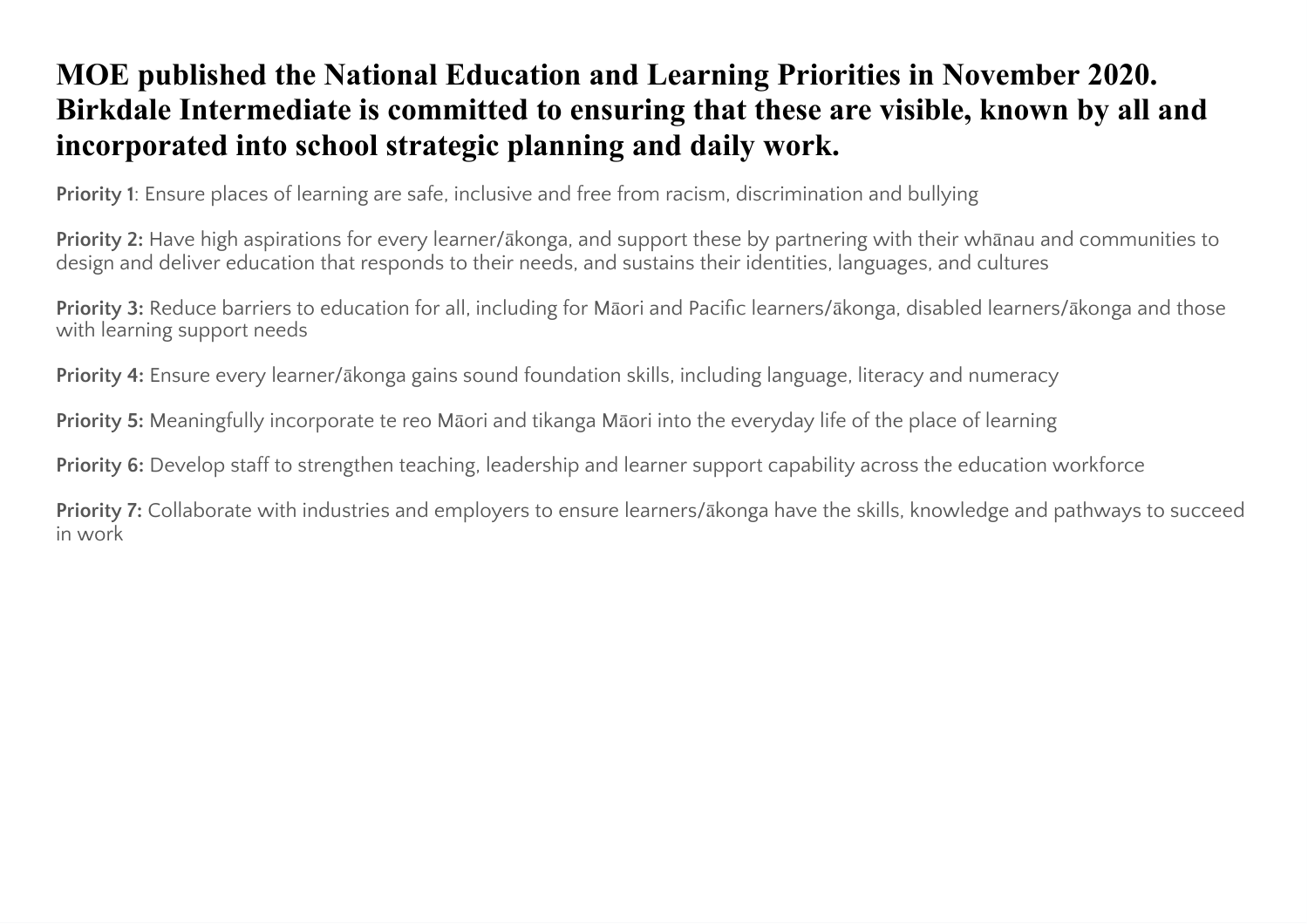## **Finance and Properts**

Good financial planning is conducive to learning and meeting the school's priorities. This means that the property plan is well thought out and captures the culture of the school today while ensuring that property decisions are future proofed. The 10YPP was approved in 2020 and implementation is underway. A strong focus on well-being means that finances are allocated to improving outcomes for all within the Birkdale Intermediate School environment. A safe working and learning environment is envisioned for all. Allocating funds in <sup>a</sup> way that is responsible and responsive to the current cohort of students is paramount. Staffing and resourcing must reflect the school's priorities and the NELP while working within the allocated budget.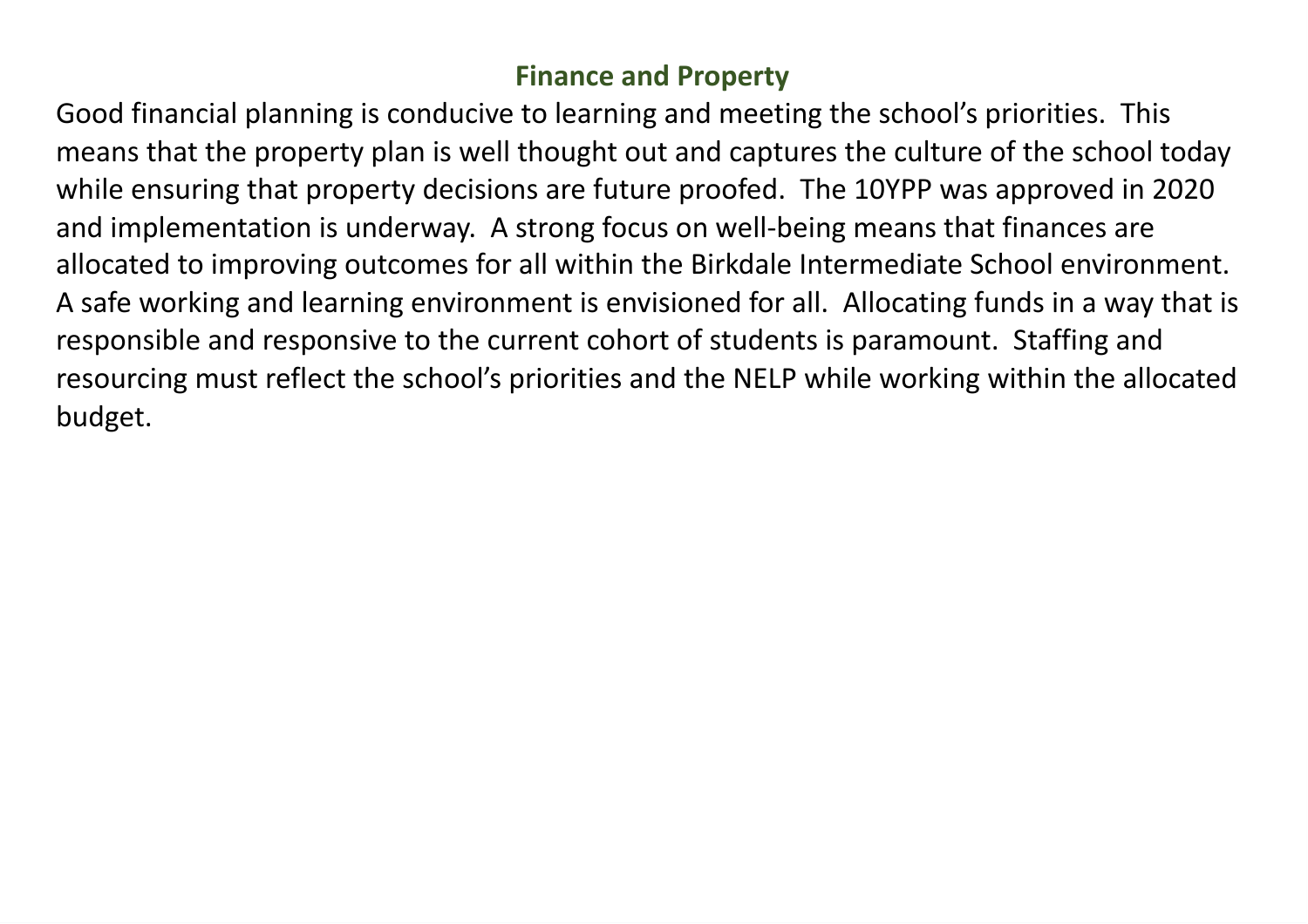## **ÃÁÃÂ ÃÁÃÅ Strategic Plan Where do qe see ourselpes in Ä sears time**

●Priority 1 - To deliver a curriculum that is relevant, culturally responsive and differentiates to meet the needs of emerging adolescents

| <b>Strategic Goal</b> | Work towards it in 2021 |                                                                | Work towards it in 2022               | Work towards it in 2023 and<br>2024 |
|-----------------------|-------------------------|----------------------------------------------------------------|---------------------------------------|-------------------------------------|
| To deliver the        |                         | 2 year overviews showing localised curriculum are in use       | Include a lifeskills programme that   | Science and Technology to           |
| <b>NZ Curriculum</b>  | and regularly reviewed. |                                                                | fosters wellbeing skills as well as   | integrate to form a STEM team       |
| through               |                         |                                                                | practical hands on learning.          | to deliver a future proofed         |
| specialist            |                         | Continue to have a school wide focus on raising                |                                       | curriculum that is relevant and     |
| teaching staff        |                         | achievement in numeracy and literacy that is evident in all    |                                       | includes real world problem         |
| ensuring that         | classrooms.             |                                                                |                                       | solving.                            |
| students are          |                         |                                                                |                                       |                                     |
| engaged in a          |                         | Develop a more integrated curriculum across school while       |                                       | Ability to incorporate more         |
| programme             |                         | ensuring specialist staff still deliver the NZ Curriculum.     |                                       | Pasifika languages across the       |
| that is relevant      |                         |                                                                |                                       | curriculum.                         |
| and responsive        |                         | Increase the amount of hands-on technology through             |                                       |                                     |
| to needs.             |                         | options while still maintaining a strong focus on literacy and |                                       | <b>Education for Sustainability</b> |
|                       | numeracy.               |                                                                |                                       | practises embedded into all         |
|                       |                         |                                                                |                                       | curriculum planning and             |
|                       |                         |                                                                |                                       | resourcing.                         |
|                       |                         | Investigate possibility of a Pasifika                          | Roll out the Aotearoa NZ Histories in |                                     |
|                       |                         | class.                                                         | the NZ Curriculum plan ensuring it is | Appropriate resourcing for NZ       |
|                       |                         |                                                                | relevant, responsive and accurate.    | Histories.                          |
|                       |                         | Te Reo Maori to be compulsory for                              |                                       |                                     |
|                       |                         | all students. Whole school to be                               | Incorporate more languages where      |                                     |
|                       |                         | working at or above level 4 in the                             | possible.                             |                                     |
|                       |                         | Maori Medium levels for instruction                            |                                       |                                     |
|                       |                         | given in te reo - (More than 3 hours                           |                                       |                                     |
|                       | per week).              |                                                                |                                       |                                     |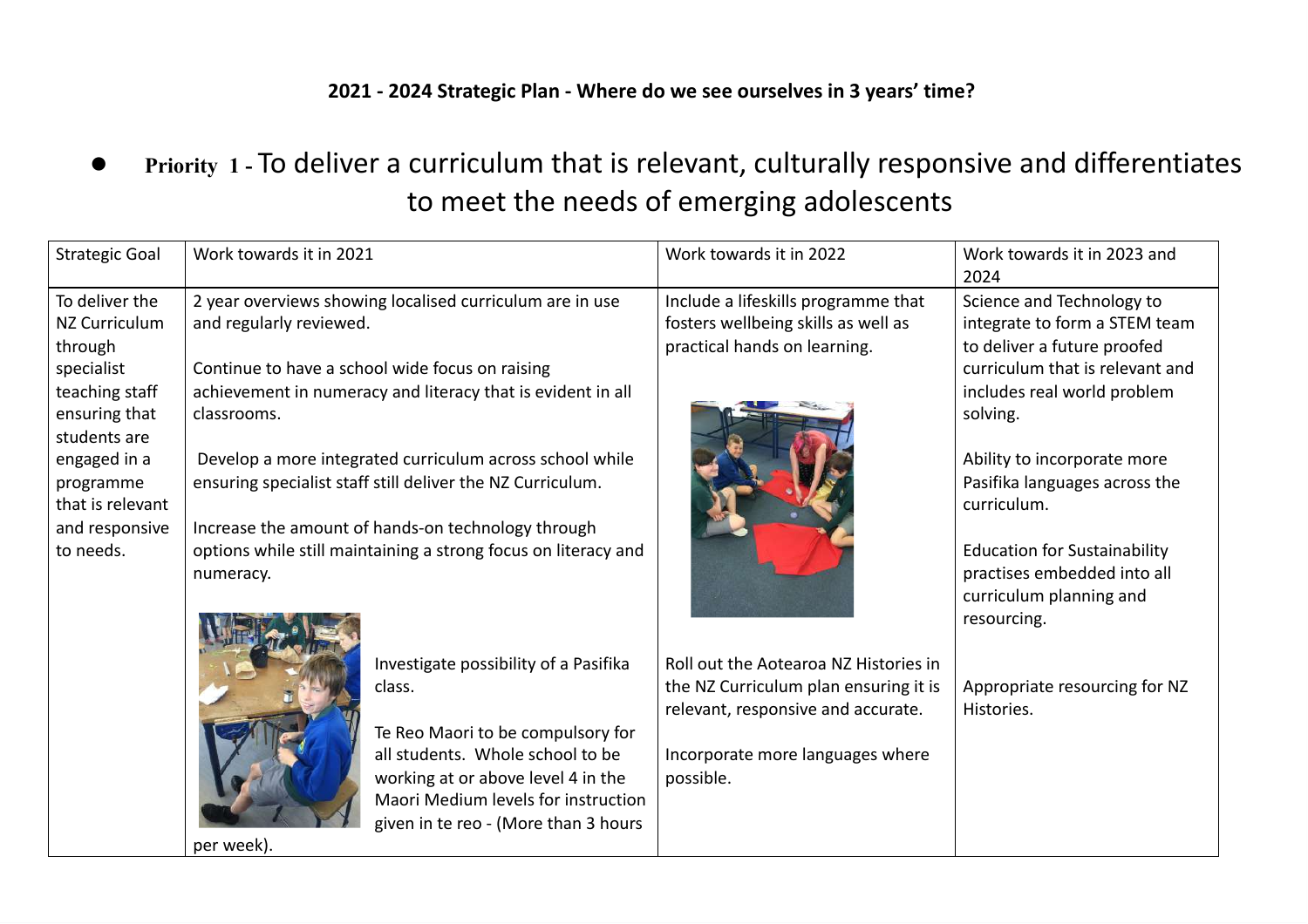## ●Priority 2 - To ensure the learning environment is safe for all and has a strong focus on wellbeing and school values

| <b>Strategic Goal</b>  | Work towards it in 2021                          | Work towards it in 2022                     | Work towards it in 2023 and 2024     |
|------------------------|--------------------------------------------------|---------------------------------------------|--------------------------------------|
| Ensure all teaching    | Upgrade weka block in the holiday break          | Investigate ways to better utilise foyer,   | Ensure all furniture is fit for      |
| spaces are warm, dry,  | between 2021 - 2021 (as per 5YPP)                | offices and library area.                   | purpose and encourages a balance     |
| well lit and conducive |                                                  | School Matauranga to be considered and      | of hands-on learning, use of digital |
| to quality learning.   |                                                  | prioritised.                                | technologies and is size appropriate |
| Utilise all spaces     | Create a space for a student common room         |                                             | for emerging adolescents.            |
| around school to       |                                                  | Build an outdoor classroom space that is    |                                      |
| maximise learning      | Redefine resource room as a teacher break out    | centrally located and acknowledges our      | School wide use of outdoor spaces    |
| opportunities.         | space (Room 21)                                  | Pasifika community.                         | for all curriculum areas.            |
| Maximise outdoor       |                                                  |                                             |                                      |
| areas to increase      | An outdoor classroom space to be designed        | Covered play spaces - could we achieve      | Rubbish free school.                 |
| active participation   | and a space identified for this to be created    | this with planting?                         |                                      |
| for all students.      | and designed to reflect our Pasifika influences. |                                             |                                      |
| Student work visible   |                                                  | Reduce rubbish and work towards a           | Sensory gardens to be established.   |
| around school          | Homework clubs and afterschool supervised        | rubbish free school that includes a variety |                                      |
| Wellbeing a focus for  | areas for students.                              | of methods of composting and recycling.     |                                      |
| all                    |                                                  |                                             |                                      |
| <b>Education for</b>   | Create more shade areas through planting and     | Community gardens to open to the public     |                                      |
| sustainability         | structures.                                      | and become a focal point of the             |                                      |
| practices embedded     |                                                  | community.                                  |                                      |
| in all aspects of      | Identify new area for PE shed.                   |                                             |                                      |
| school.                |                                                  |                                             |                                      |
|                        | Increased use of hot house for gardening         |                                             |                                      |
|                        | projects.                                        |                                             |                                      |
|                        |                                                  |                                             |                                      |
|                        | Begin the process of establishing community      |                                             |                                      |
|                        | gardens on school land.                          |                                             |                                      |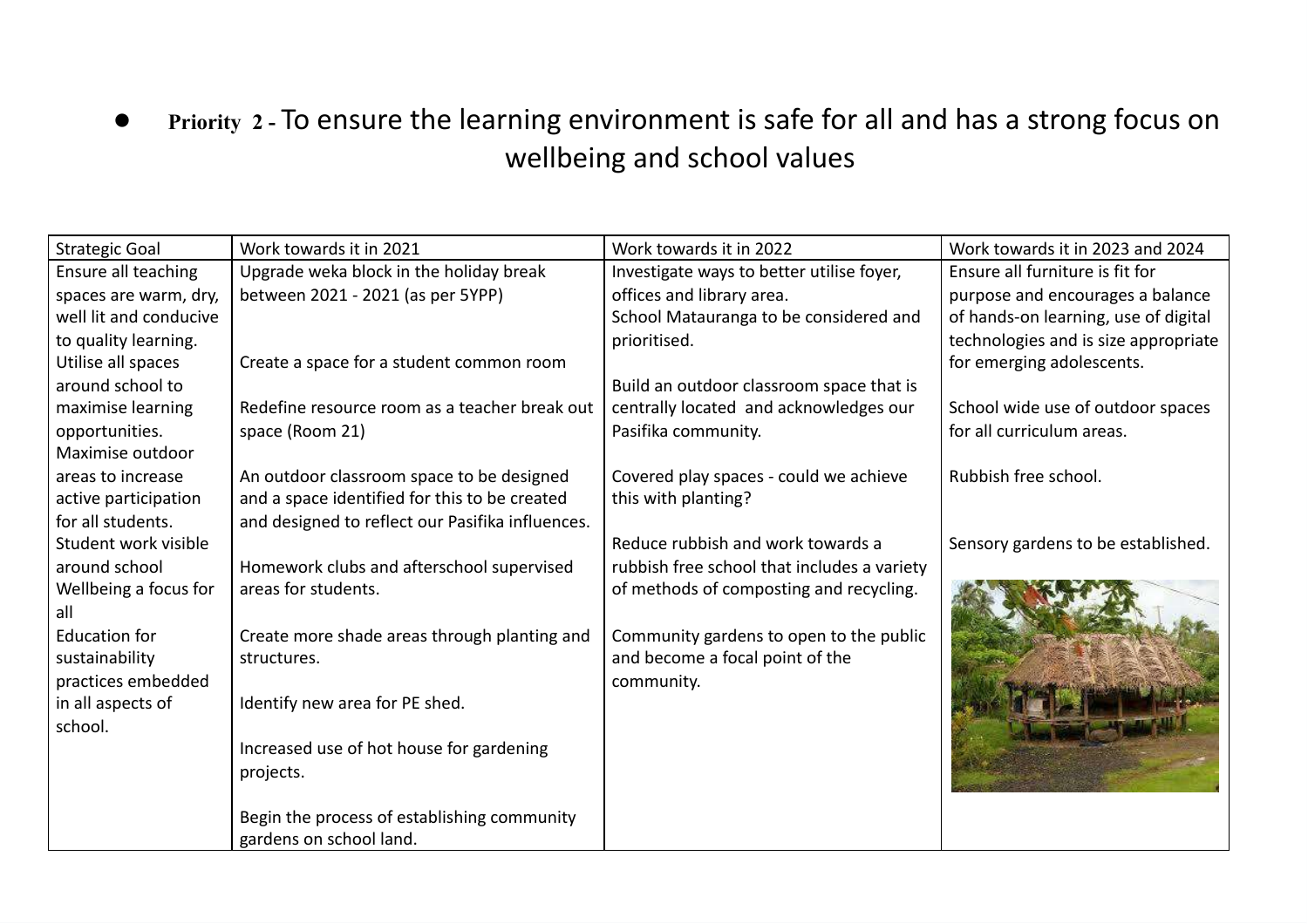#### $\bullet$ **Priorit\ <sup>3</sup> -** To live our school vision and kaupapa

| <b>Strategic Goal</b>      | Work towards it in 2021                   | Work towards it in 2022               | Work towards it in 2023 and 2024      |
|----------------------------|-------------------------------------------|---------------------------------------|---------------------------------------|
| Vision is displayed in all | Training for staff in conflict resolution | Establishment of 'care centre' - an   | School vision to become a             |
| school areas               | Environment group to extend beyond        | afterschool drop in centre for the    | community focus as we extend our      |
| Vision is embedded into    | school gates and into community.          | community.                            | ethic of care into community projects |
| all practices              | Sharing our vision and kaupapa with       |                                       | and social actions.                   |
|                            | community as the BIS way                  |                                       | Become known as a school that         |
|                            | Art works outdoors to reinforce vision    | Establish a staff well being fund and | cares.                                |
|                            | and school kaupapa                        | programme.                            | Staff wellbeing to be seen as central |
|                            | Pastoral Care and SN registers are well   |                                       | to student wellbeing and resources    |
|                            | maintained by DPs with a strong focus     | School values to be displayed on      | allocated effectively.                |
|                            | on every student having needs             | outdoor murals around school.         |                                       |
|                            | identified and met.                       |                                       | School values to be incorporated into |
|                            | School values to be displayed and         |                                       | all aspects of curriculum delivery.   |
|                            | discussed regularly and used to           |                                       |                                       |
|                            | reinforce expected behaviours.            |                                       |                                       |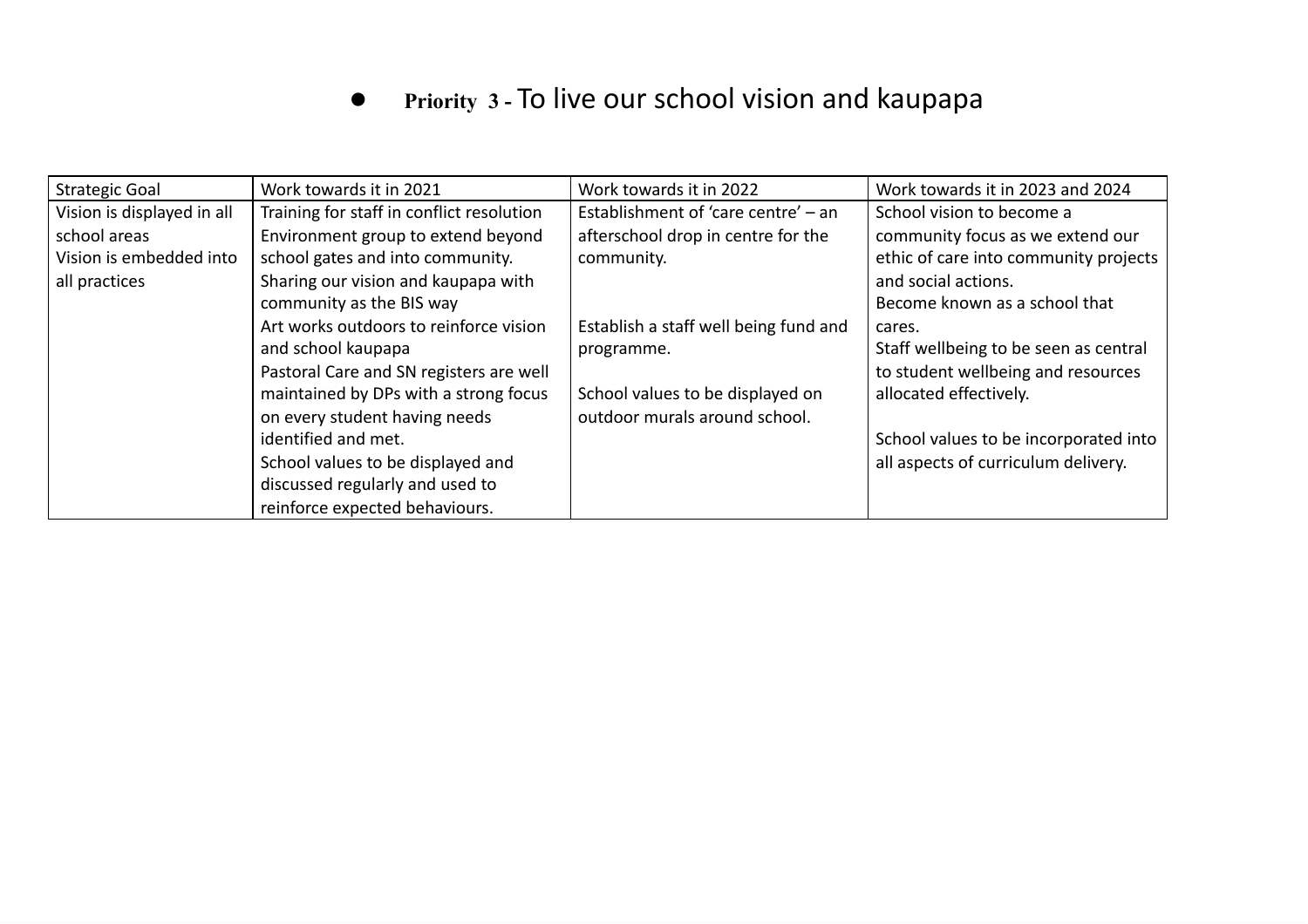●Priority 4 - To transition students from primary to secondary education through engaging them in learning opportunities that develop the whole person

| <b>Strategic Goal</b>                                                                                                                                                                                                                 | Work towards it in 2021                                                                                                                                                                                                                                                                                                          | Work towards it in 2022                                                                                                                                                                      | Work towards it in 2023 and<br>2024                                                   |
|---------------------------------------------------------------------------------------------------------------------------------------------------------------------------------------------------------------------------------------|----------------------------------------------------------------------------------------------------------------------------------------------------------------------------------------------------------------------------------------------------------------------------------------------------------------------------------|----------------------------------------------------------------------------------------------------------------------------------------------------------------------------------------------|---------------------------------------------------------------------------------------|
| Transition between primary<br>to intermediate and<br>intermediate to college is<br>seamless.<br><b>Students know BIS before</b><br>they become students here.<br>BIS is known in community as<br>the intermediate of first<br>choice. | Students involved in regular<br>extension groups at BC.<br>Shared teachers across the<br>Intermediate and College.<br>Increase opportunities for<br>cross-school visits and<br>activities.<br>BIS to host more primary<br>cluster events<br>Increased opportunities for<br>cluster primary schools to<br>spend time in BIS rooms | Offer elective subjects that could be taught<br>at the local college.<br>Job share opportunities between the<br>College and Intermediate staff.<br>Develop cluster wide graduating profiles. | Trial a cross-school buddy<br>system with Birkdale Primary<br>and Birkenhead College. |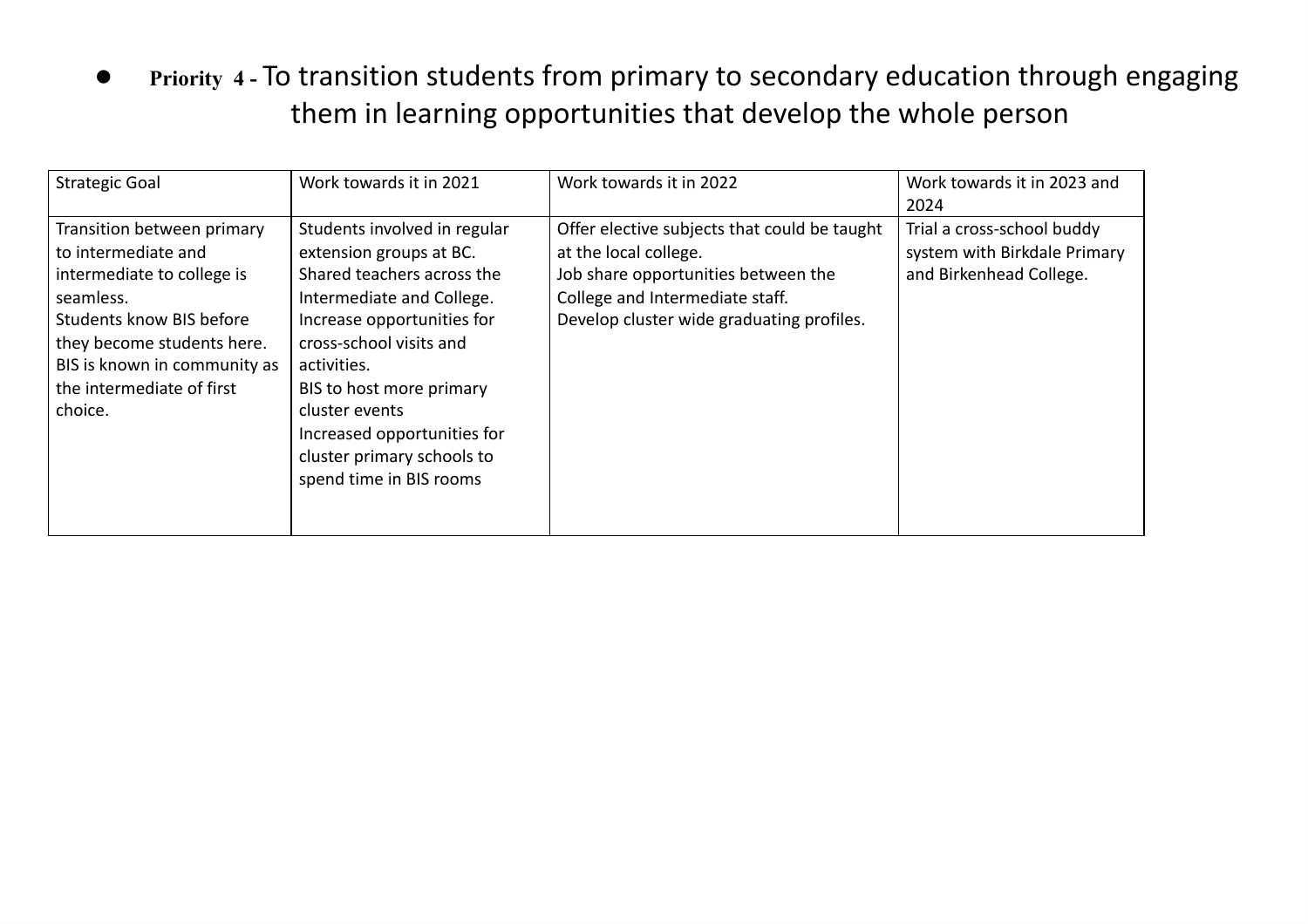●Priority 1 - To deliver a curriculum that is relevant, culturally responsive and differentiates to meet the needs of emerging adolescents

| <b>Annual Goals</b><br>2021                                                                                                         | <b>Actions</b>                                                                                                                                                                                                                                                                                                         | <b>Expected Outcomes</b>                                                                                                                                                                                                                                                                                                                                    | Who/When                                                                                                                                                            | <b>Actual Outcomes</b><br>(To be reported against in<br><b>Nov 2021)</b> |
|-------------------------------------------------------------------------------------------------------------------------------------|------------------------------------------------------------------------------------------------------------------------------------------------------------------------------------------------------------------------------------------------------------------------------------------------------------------------|-------------------------------------------------------------------------------------------------------------------------------------------------------------------------------------------------------------------------------------------------------------------------------------------------------------------------------------------------------------|---------------------------------------------------------------------------------------------------------------------------------------------------------------------|--------------------------------------------------------------------------|
| 2 year overviews showing<br>localised curriculum are in<br>use and regularly reviewed.                                              | Team leaders to formalised<br>the 2 year overview to<br>cover the curriculum while<br>also recognising our<br>unique community.                                                                                                                                                                                        | Overview will be Birkdale<br>specific while still meeting<br>the goals of the NZC.<br>Students, Staff, Whanau will<br>all have input and access to<br>the overviews.<br>Students will be engaged in<br>learning as it is specific to<br>their life experiences.                                                                                             | Team leaders to oversee with<br>input from all parties.<br>Overviews to be on website by<br>end of term one.                                                        |                                                                          |
| Continue to have a school<br>wide focus on raising<br>achievement in numeracy<br>and literacy that is evident<br>in all classrooms. | Use assessment for<br>learning practices to<br>ensure all teachers know<br>where a student is at and<br>what next steps are.<br>Identify lit and numeracy<br>practices to be covered<br>across curriculum.<br>Identify students who are<br>achieving below<br>expectation and make<br>plans to accelerate<br>progress. | Students will have a variety<br>of numeracy and literacy<br>experiences to increase their<br>knowledge and use of these<br>skills.<br>All staff will prioritise the<br>teaching of numeracy and<br>literacy.<br>Students will grow in<br>confidence in literacy and<br>numeracy, will be more<br>engaged in these subjects and<br>progress will be evident. | All staff throughout year.<br>Identification of target and<br>priority learners to be done in<br>term one - DPs to oversee.<br>Team leaders to monitor<br>progress. |                                                                          |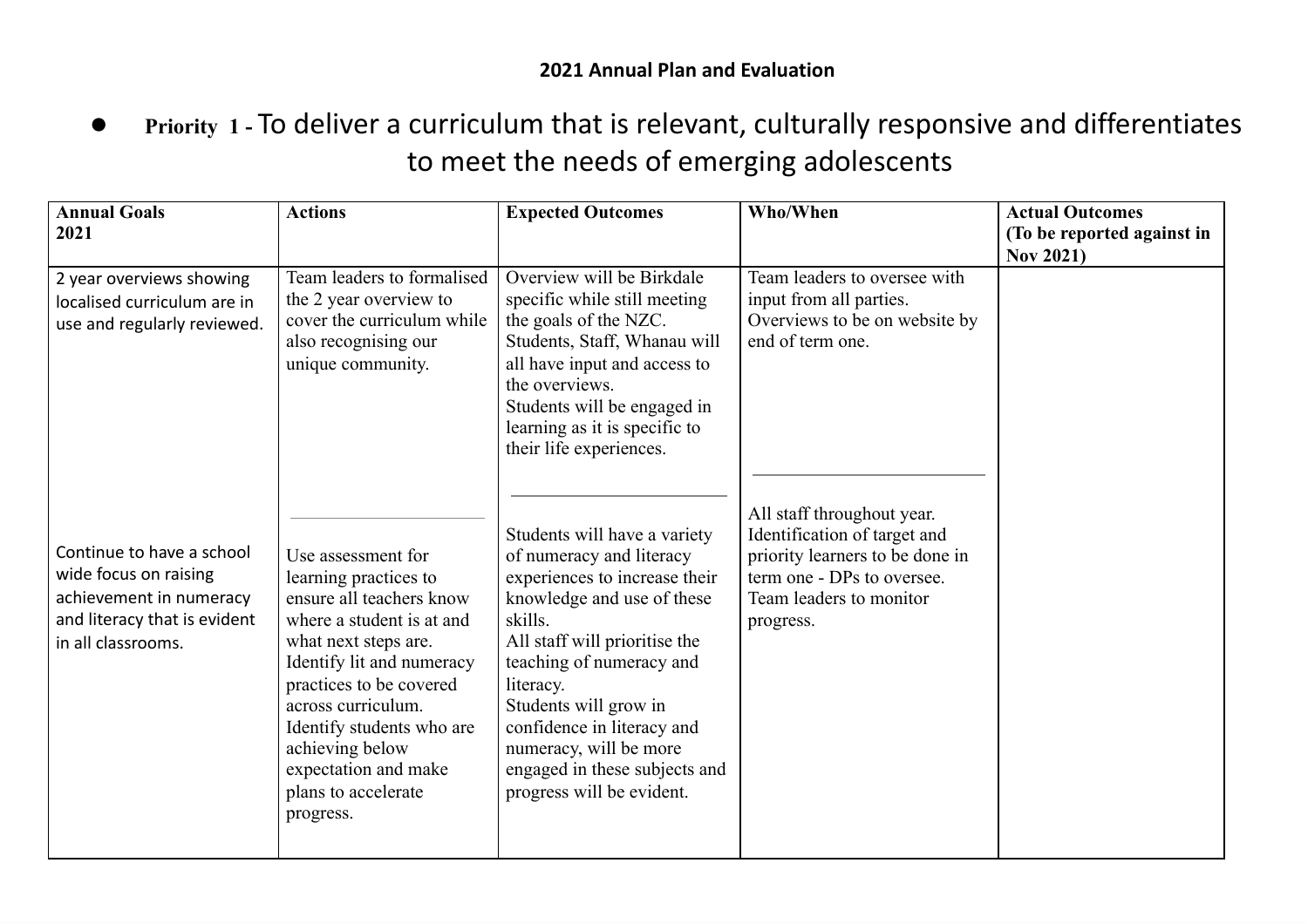|                                                                                                                                                                                           |                                                                                                                                                                                                                                                                                                                                                                               | Target students will have<br>accelerated progress in these<br>areas.                                                                                                    | All staff                                                                                           |  |
|-------------------------------------------------------------------------------------------------------------------------------------------------------------------------------------------|-------------------------------------------------------------------------------------------------------------------------------------------------------------------------------------------------------------------------------------------------------------------------------------------------------------------------------------------------------------------------------|-------------------------------------------------------------------------------------------------------------------------------------------------------------------------|-----------------------------------------------------------------------------------------------------|--|
| Develop a more integrated<br>curriculum across school<br>while ensuring specialist<br>staff still deliver the NZ<br>Curriculum.                                                           | Staff to have termly<br>meetings to discuss cross<br>curricular links.<br>Staff to read all overviews<br>to be aware of topics<br>across school and integrate<br>into their own planning.                                                                                                                                                                                     | Students will get a variety of<br>learning experiences about a<br>topic from several curriculum<br>viewpoints.                                                          |                                                                                                     |  |
|                                                                                                                                                                                           |                                                                                                                                                                                                                                                                                                                                                                               |                                                                                                                                                                         | All staff                                                                                           |  |
| Increase the amount of<br>hands-on technology<br>through options while still<br>maintaining a strong focus<br>on literacy and numeracy.<br>(Technology not limited to<br>digital devices) | Technology to be used as a<br>tool not a method of<br>teaching.<br>Ensure chromebooks are<br>used effectively and that<br>students have competency<br>in using these devices.<br>Liaise with Colleges to<br>ensure our students have<br>skills needed to transition<br>easily into year 9.<br>Allocate Budget to<br>resources that enhance<br>teaching through<br>technology. | Teachers will identify gaps in<br>student ability to use<br>technology as a tool.<br>Students will upskill and<br>become more competent<br>using a range of technology. | Principal to liaise with Colleges<br>All staff with team leaders<br>taking lead.<br><b>Students</b> |  |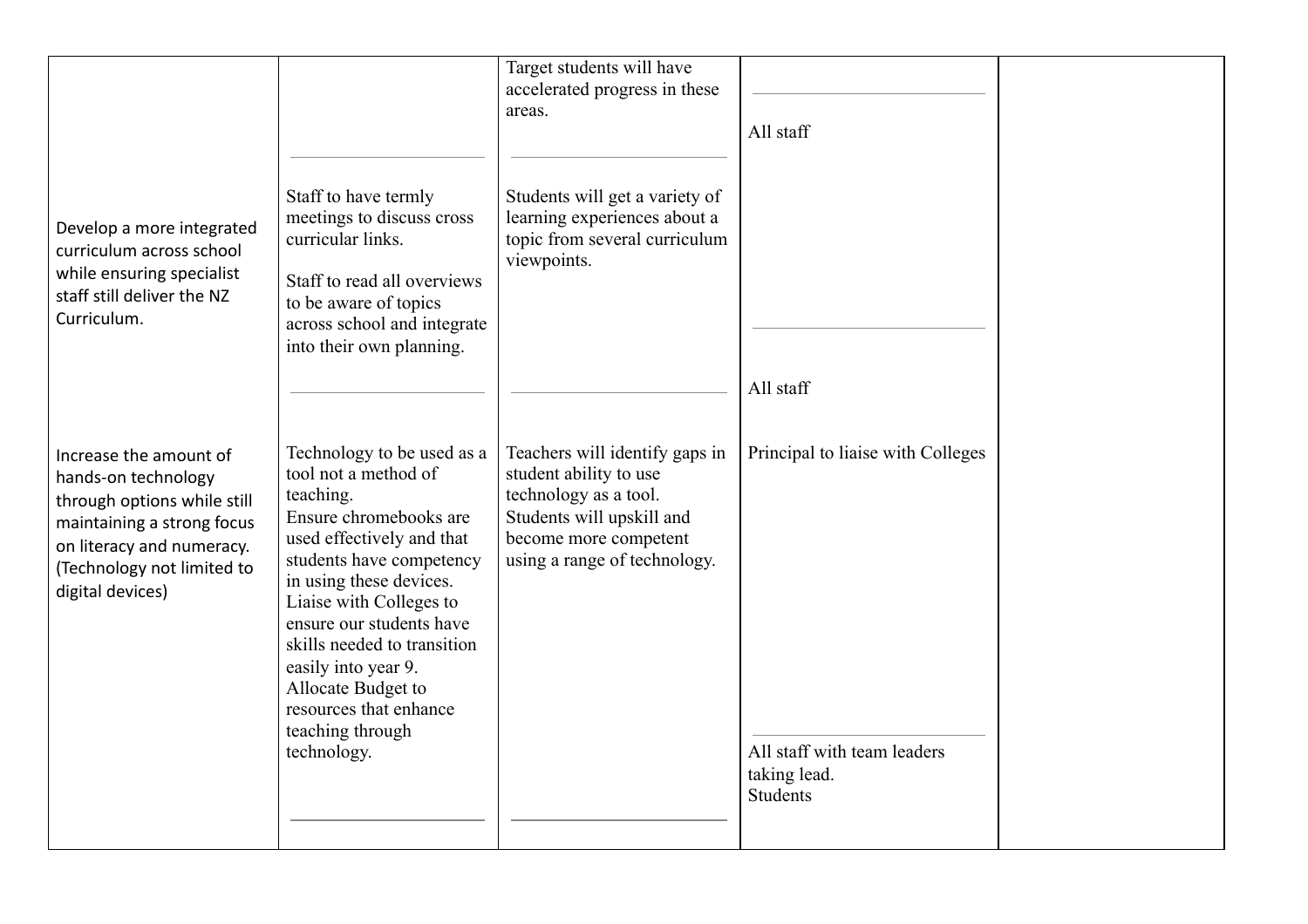| Teachers to have a            | Implement use of                                     | Any teacher will be able to     |                   |  |
|-------------------------------|------------------------------------------------------|---------------------------------|-------------------|--|
| consistent method of          | PlanBook for all staff.                              | follow the planning.            |                   |  |
| planning that ensures a       | Spend time at team                                   | Plans will be relevant and      |                   |  |
| differentiated approach to    | meetings ensuring that                               | meet needs of current cohort.   |                   |  |
| teaching.                     | planning is specific,                                | A for L practice will become    |                   |  |
|                               | relevant and that                                    | embedded.                       |                   |  |
|                               | assessment is used to                                | Students will know why they     |                   |  |
|                               | inform teaching.                                     | are learning a skill, what they |                   |  |
|                               | Planning for differentiation                         | are learning and how they       |                   |  |
|                               | to be evident in all                                 | will know when it has been      |                   |  |
|                               | classrooms.                                          | learnt.                         |                   |  |
|                               | Students to be involved in                           | Students will have increased    |                   |  |
|                               | identifying their own next                           | ownership over learning.        | Parents           |  |
|                               | steps.                                               |                                 | Community leaders |  |
|                               |                                                      |                                 | Principal         |  |
|                               |                                                      |                                 | <b>BOT</b>        |  |
|                               | Community consultation                               |                                 |                   |  |
|                               | of what is needed/wanted                             |                                 |                   |  |
|                               | to enagage our groups of                             | All cultural groups to feel     | Teachers          |  |
| Investigate possibility of a  | ethnicities across the                               | valued and have an input into   |                   |  |
| Pasifika class or French      | community.                                           | future planning.                |                   |  |
| Language Class.               | Celebrate language weeks                             | Language to be viewed as an     |                   |  |
|                               | across school.                                       | important part of all cultures  |                   |  |
|                               |                                                      | and a way to embrace the        |                   |  |
|                               |                                                      | diversity across our school.    |                   |  |
|                               | Establish a te reo Maori                             | Profile of different cultures   |                   |  |
|                               | department and timetable 2                           | and language is raised.         |                   |  |
|                               | hours per week of                                    |                                 |                   |  |
| Te Reo Maori to be            | dedication instruction in te                         |                                 |                   |  |
| compulsory for all students.  | reo maori. On top of this                            |                                 |                   |  |
| Whole school to be working    | ensure there is daily te reo                         |                                 |                   |  |
| at or above level 4 in the    | spoken in whanau classes,<br>across school, at whole |                                 |                   |  |
| Maori Medium levels for       | school events and in the                             |                                 |                   |  |
| instruction given in te reo - | playground.                                          |                                 |                   |  |
| (More than 3 hours per        |                                                      |                                 |                   |  |
|                               |                                                      |                                 |                   |  |
| week)                         |                                                      |                                 |                   |  |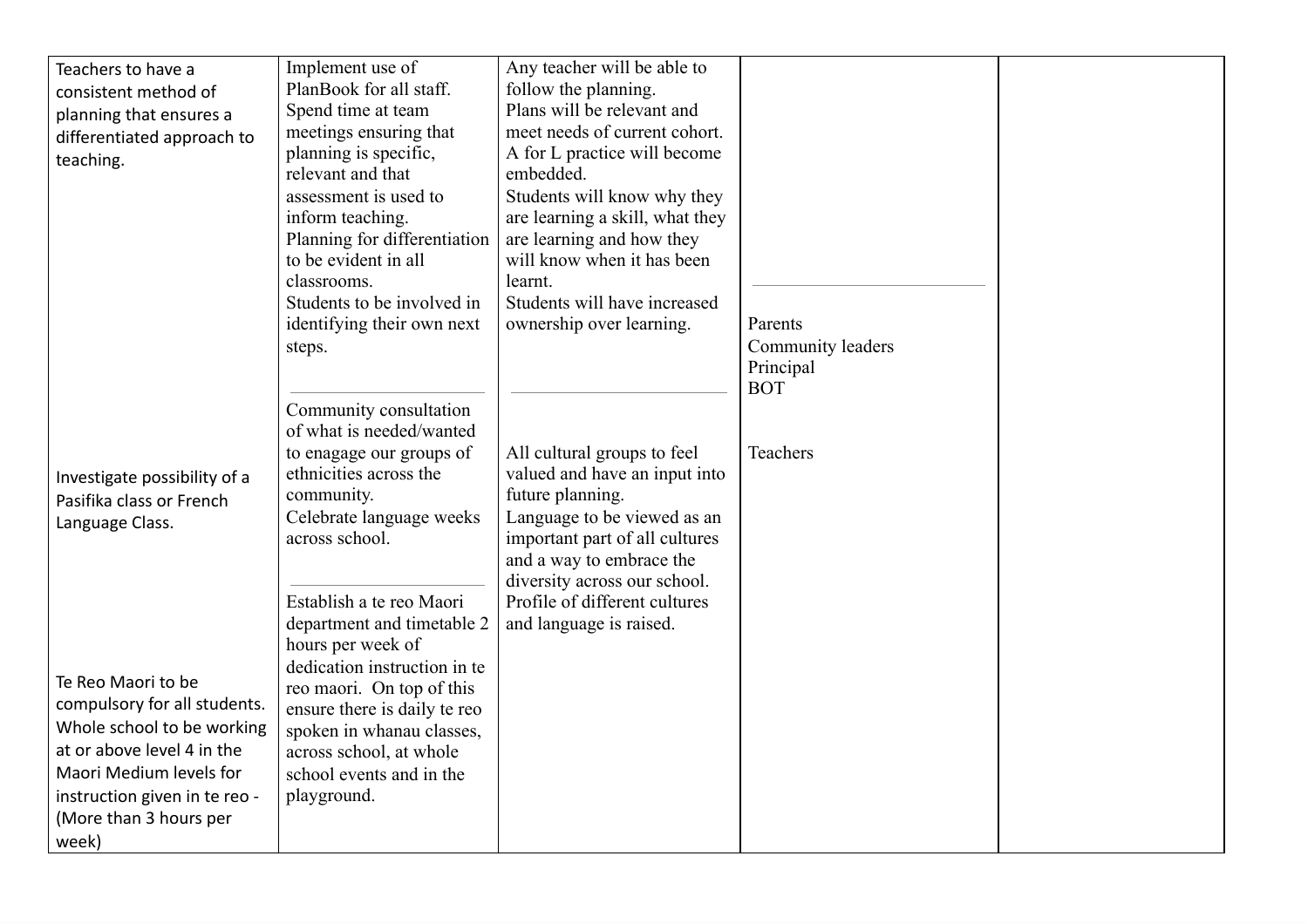## ●Priority 2 - To ensure the learning environment is safe for all and has a strong focus on wellbeing and school values

| <b>Annual Goals</b><br>2021                                                     | <b>Actions</b>                                                                                                                                                                                                                                                 | <b>Expected Outcomes</b>                                                                                                                                                                                 | Who/When                                            | <b>Actual Outcomes</b><br>(To be reported against in |
|---------------------------------------------------------------------------------|----------------------------------------------------------------------------------------------------------------------------------------------------------------------------------------------------------------------------------------------------------------|----------------------------------------------------------------------------------------------------------------------------------------------------------------------------------------------------------|-----------------------------------------------------|------------------------------------------------------|
| Upgrade weka block in the<br>holiday break between<br>2021 - 2022 (as per 5YPP) | Secure the services of Greenstone<br>Group and Upton Architects to<br>manage this modernisation<br>project. Focus on creation of a<br>learning space that is modern,<br>well lit, good sound, air<br>conditioned and meets the needs<br>of students and staff. | The weka block will be a<br>modern learning space that<br>engages students and is<br>comfortable for learning.                                                                                           | <b>BOT</b> in consultation<br>with Greenstone Group | <b>Nov 2021)</b>                                     |
| Create a space for a student<br>common room                                     | Utilise room 19 or 20 as a space<br>for a common room in<br>consultation with school council.                                                                                                                                                                  | Students will have a space<br>that can be for indoor<br>activities during break times.                                                                                                                   | School council in<br>consultation with<br>students. |                                                      |
| Redefine resource room as<br>a teacher break out space<br>(Room 21)             | Ensure this is a staff only room<br>with work spaces, equipment and<br>a place that is always prioritised<br>for staff use.                                                                                                                                    | Staff will be able to work<br>here in their CRT time, have<br>meetings, create resources,<br>etc Staffroom will become<br>a work free space so staff can<br>have lunch without engaging<br>in work talk. | <b>SLT</b>                                          |                                                      |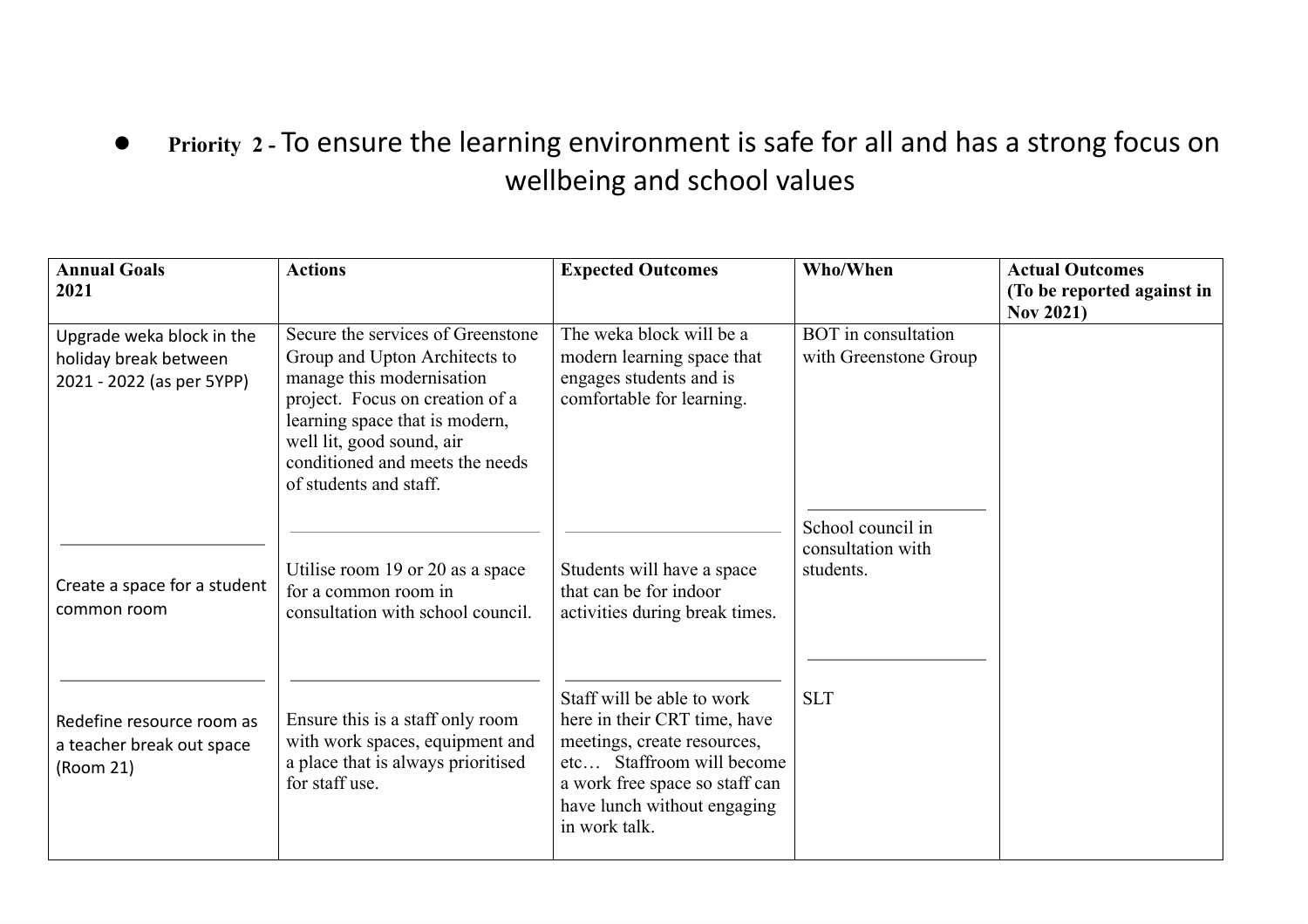| An outdoor classroom<br>space to be designed and a<br>space identified for this to<br>be created and designed to<br>reflect our Pasifika<br>influences. | Work with Pasifika group, fono<br>and local Pasifika peoples to<br>design an outdoor classroom that<br>is inspired by Pasifika influences.<br>Aim to have a concept plan and<br>budget by end of year and a<br>fundraising plan to create this in<br>2022. | Our Pasifika people will have<br>a say in the design of this<br>space and will have<br>ownership over this part of<br>the school. Increased<br>engagement of our Pasifika<br>communities. | BOT to lead and<br>establish a committee for<br>this project. |  |
|---------------------------------------------------------------------------------------------------------------------------------------------------------|------------------------------------------------------------------------------------------------------------------------------------------------------------------------------------------------------------------------------------------------------------|-------------------------------------------------------------------------------------------------------------------------------------------------------------------------------------------|---------------------------------------------------------------|--|
| Homework clubs and<br>afterschool supervised<br>areas for students.                                                                                     | Set up after school clubs for<br>extension, support for curriculum<br>or interest activities                                                                                                                                                               | Students will be engaged in<br>after school activities<br>Students can access extra<br>support.                                                                                           | All staff                                                     |  |
|                                                                                                                                                         |                                                                                                                                                                                                                                                            | School will be open to our<br>students after hours and<br>students will increase their<br>sense of belonging.                                                                             |                                                               |  |
| Create more shade areas<br>through planting and<br>structures.                                                                                          | Draw up a plan first by<br>identifying areas that need shade.<br>Identify what areas could be<br>planted and what areas need a<br>structure.                                                                                                               | As the sun gets hotter,<br>students will have spaces that<br>are shady for sun protection.                                                                                                | <b>BOT</b><br>Staff<br><b>Students</b>                        |  |
| Identify new area for PE<br>shed.                                                                                                                       | New PE Shed already purchased<br>and erected in 2020.<br>Shelving and storage solutions to<br>be investigated. Gym gear to be<br>re-housed.                                                                                                                | All PE gear will be well<br>stored and everyone will be<br>able to find what is needed.                                                                                                   | PE Team                                                       |  |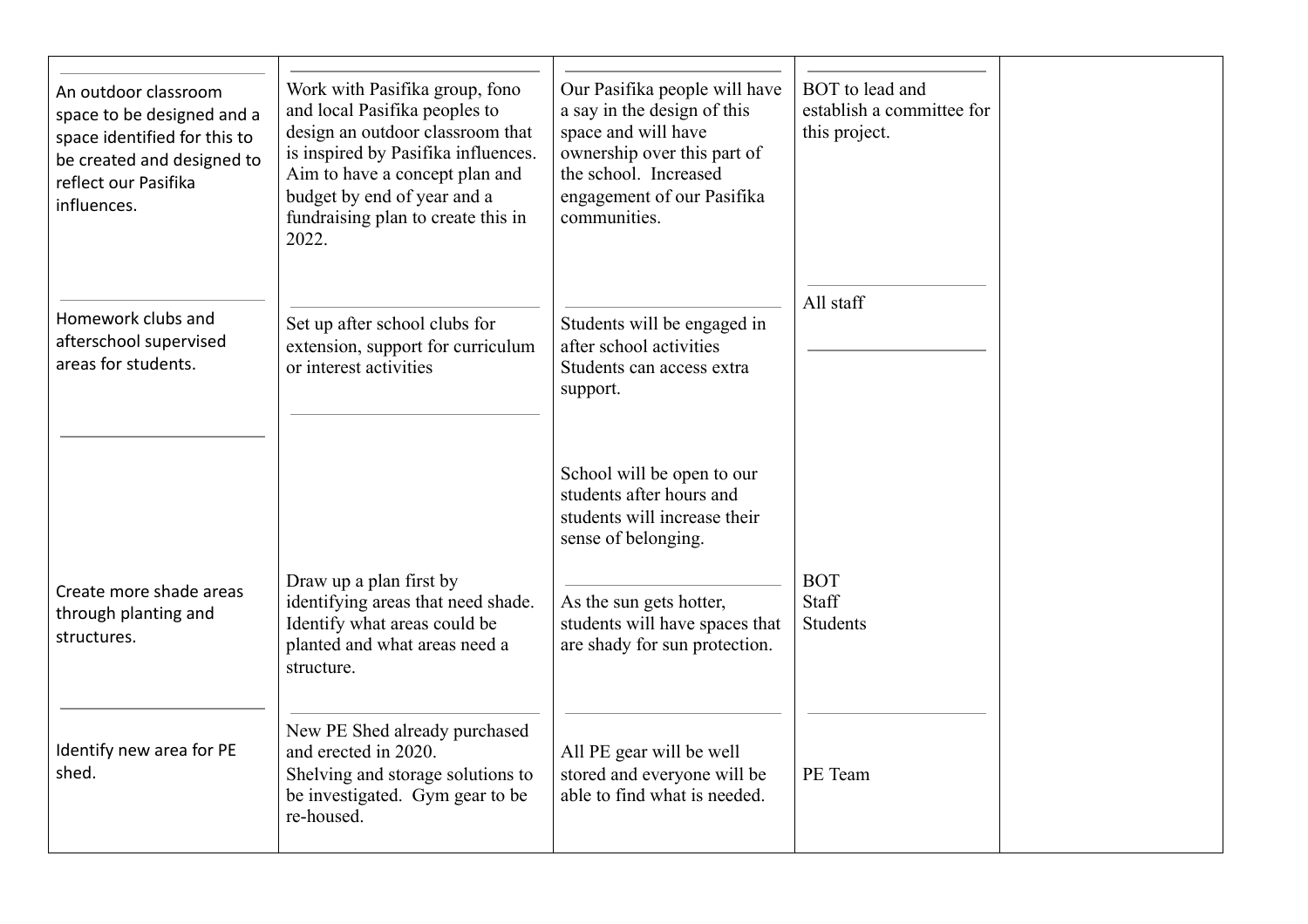| Increased use of hot house<br>for gardening projects.                                  | Allocate gardening areas and<br>begin to set up school gardens.<br>Maori medicinal garden             | Gardening is a life skill and<br>our students will have the<br>opportunity to learn this                                                                         | All staff<br>BOT to be involved |  |
|----------------------------------------------------------------------------------------|-------------------------------------------------------------------------------------------------------|------------------------------------------------------------------------------------------------------------------------------------------------------------------|---------------------------------|--|
| Begin the process of<br>establishing community<br>gardens on school land.              | Food gardens<br>Succulent garden for<br>Hundterwasser.<br>Draw up plans for a community               | through a variety of methods.<br>Understanding the variety of<br>plants and where to grow<br>them will be important for                                          |                                 |  |
| All students to have a bee<br>keeping experience.                                      | garden (allotment style) for the<br>empty land behind arts and tech<br>block. Find community support. | being able to grow food.<br>Knowing the importance of<br>bees will help to pollinate our                                                                         |                                 |  |
| Composting and worm<br>farming to become an every<br>day method of waste<br>reduction. | Budget for this project.                                                                              | fruit and vege gardens.<br>Using food scraps to make<br>soil will reduce waste and<br>teach our students how to<br>make their own quality soil<br>for gardening. |                                 |  |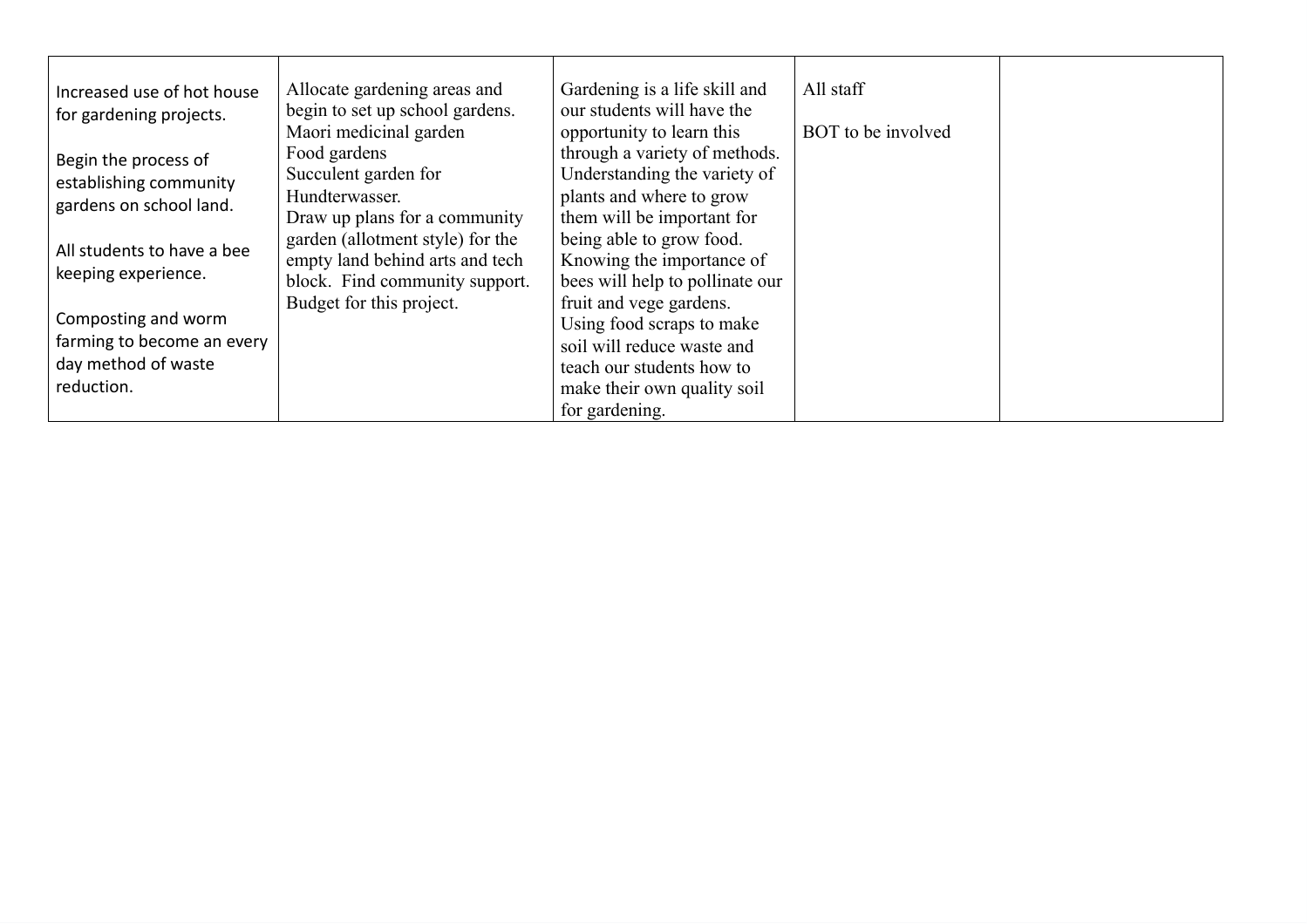#### ●**Priorit\ <sup>3</sup> -** To live our school vision and kaupapa

| <b>Annual Goals</b><br>2021                                                                                                        | <b>Actions</b>                                                                                                                                                                                                                  | <b>Expected Outcomes</b>                                                                                                             | Who/When                                                    | <b>Actual Outcomes</b><br>(To be reported against in<br><b>Nov 2021)</b> |
|------------------------------------------------------------------------------------------------------------------------------------|---------------------------------------------------------------------------------------------------------------------------------------------------------------------------------------------------------------------------------|--------------------------------------------------------------------------------------------------------------------------------------|-------------------------------------------------------------|--------------------------------------------------------------------------|
| Training for staff in conflict<br>resolution                                                                                       | Staff involved in KA<br>training in conflict<br>resolution.<br>Additional training<br>opportunities for team<br>leaders to upskill in conflict<br>resolution.                                                                   | Staff will be upskilled in<br>methods of conflict<br>resolution leading to greater<br>communication skills.                          | KA to lead this.<br>All staff                               |                                                                          |
| Environment group to extend<br>beyond school gates and into<br>community.                                                          | Social actions that involve<br>community projects such as<br>the food bank and cleaning<br>up our beaches and bush<br>areas.<br>Planting along school<br>borders to encourage more<br>sustainable planting in our<br>community. | Our students will feel a<br>sense of pride in their<br>community as they engage,<br>contribute and participate<br>in social actions. | All staff and students led<br>by school student<br>council. |                                                                          |
| Sharing our vision and kaupapa<br>with community as the BIS way<br>Art works outdoors to<br>reinforce vision and school<br>kaupapa | Visible vision - painted on a<br>mural at front of school.<br>Student behaviour in and<br>around school.<br>Use of social media to<br>celebrate our vision in<br>action.                                                        | The vision will be lived and<br>known by those in and<br>around the school.                                                          | The whole school<br>community                               |                                                                          |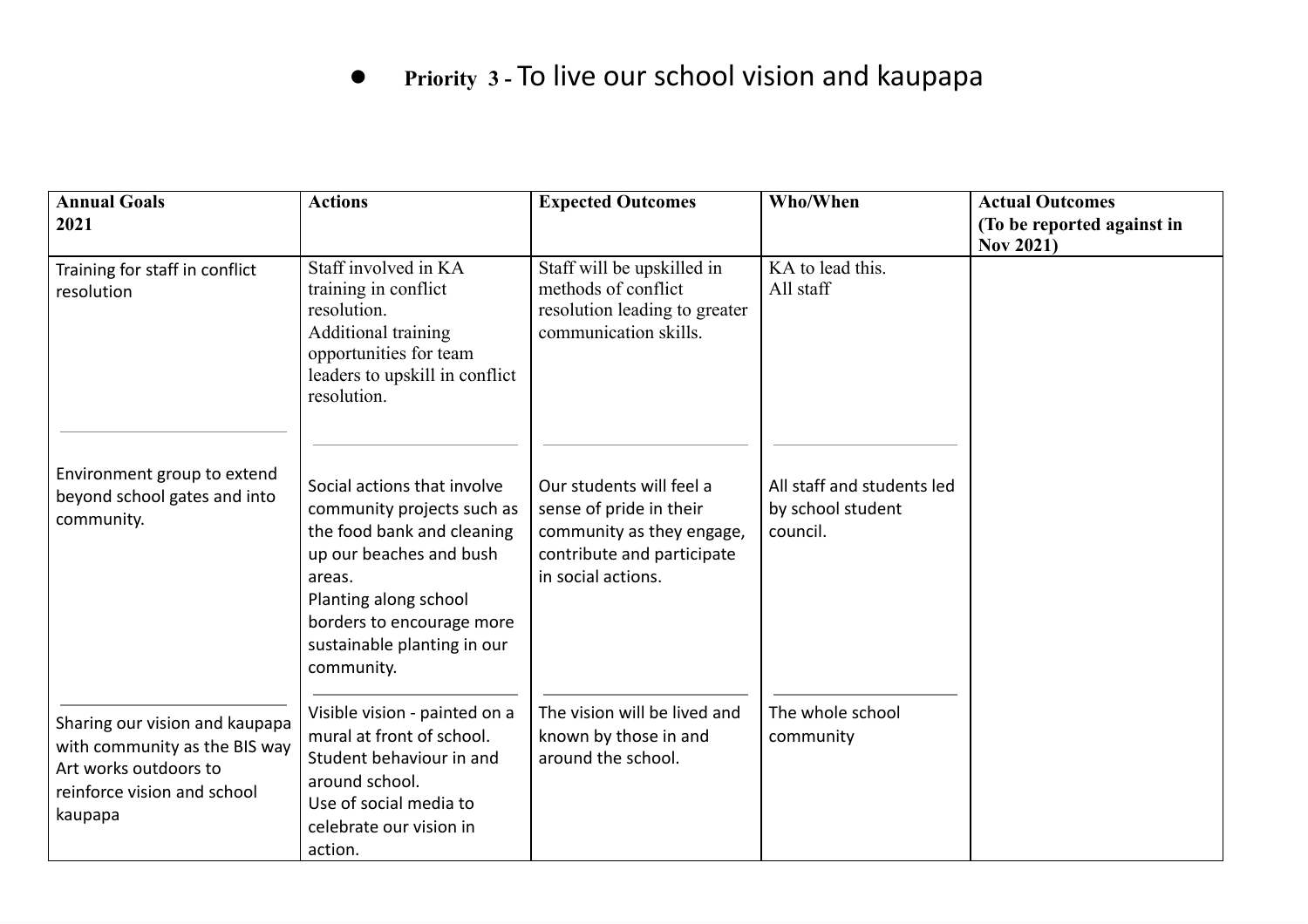| Pastoral Care and SN registers<br>are well maintained by DPs<br>with a strong focus on every<br>student having needs<br>identified and met. | DPs to set up the registers<br>and ensure all staff are able<br>to access and update.<br>These documents are to<br>become an integral part of<br>weekly meetings to ensure<br>our target, priority and<br>pastoral care students have                  | All staff well informed.<br>Student needs identified<br>and met.<br>Happy students - learn!                                                                                                           | <b>DPs</b><br>All staff |  |
|---------------------------------------------------------------------------------------------------------------------------------------------|--------------------------------------------------------------------------------------------------------------------------------------------------------------------------------------------------------------------------------------------------------|-------------------------------------------------------------------------------------------------------------------------------------------------------------------------------------------------------|-------------------------|--|
| School values to be displayed<br>and discussed regularly and<br>used to reinforce expected<br>behaviours.                                   | their needs met.<br>Use the abbreviation BEST<br>to reinforce use of values in<br>english. Encourage their<br>use in te reo.<br>Ensure that students<br>understand the values and<br>can demonstrate these.<br>All classes to have these<br>displayed. | Our values will be lived and<br>add to a learning<br>environment where<br>students have a strong<br>sense of belonging, are<br>enthusiastic to learn, serve<br>others and work together as<br>a team. | All staff and students  |  |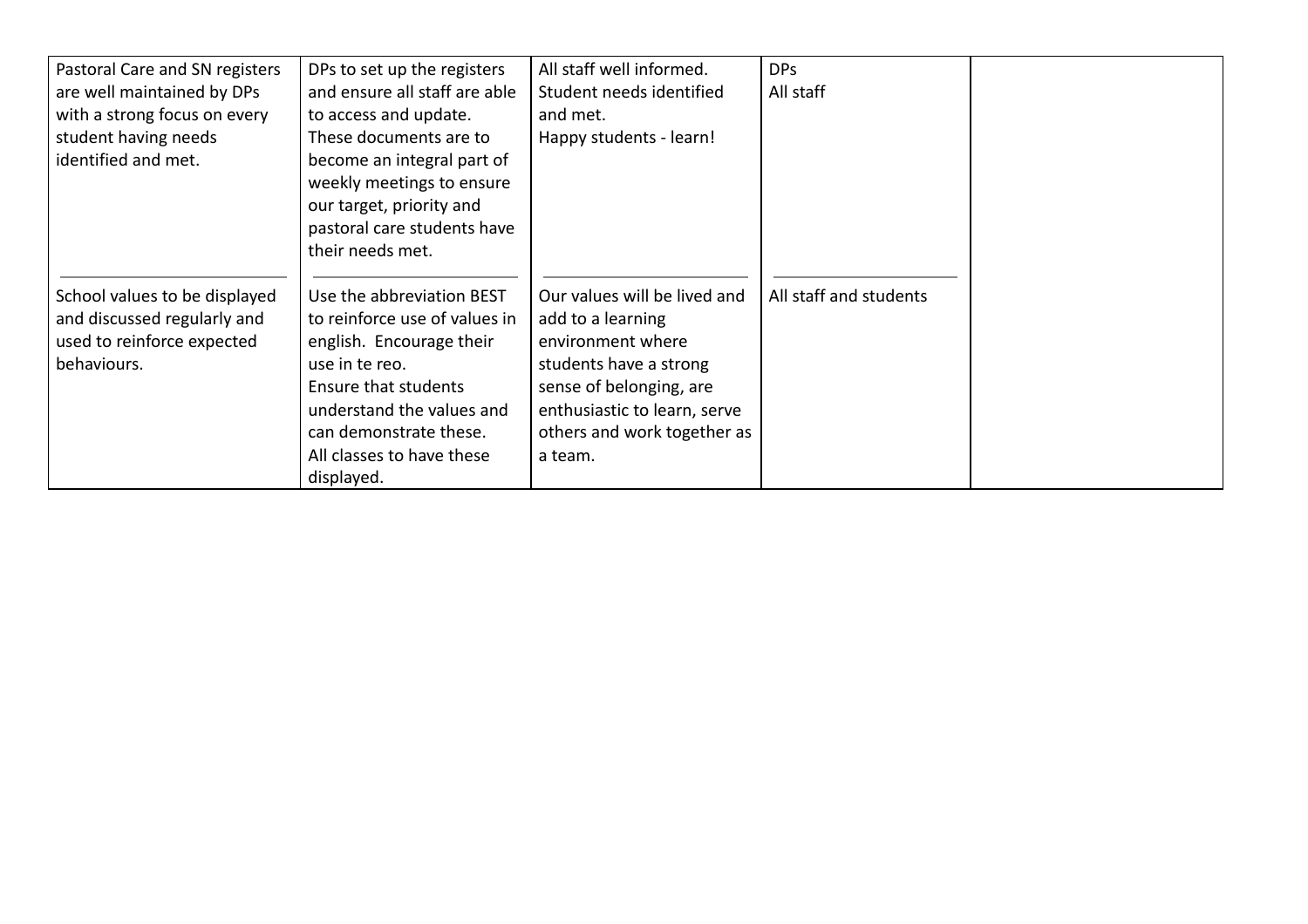●Priority 4 - To transition students from primary to secondary education through engaging them in learning opportunities that develop the whole person

| <b>Annual Goals</b><br>2021                                                                                                                                  | <b>Actions</b>                                                                                                                                                                                                                | <b>Expected Outcomes</b>                                                                                                                                                                                               | Who/When                                          | <b>Actual Outcomes</b><br>(To be reported against in<br><b>Nov 2021)</b> |
|--------------------------------------------------------------------------------------------------------------------------------------------------------------|-------------------------------------------------------------------------------------------------------------------------------------------------------------------------------------------------------------------------------|------------------------------------------------------------------------------------------------------------------------------------------------------------------------------------------------------------------------|---------------------------------------------------|--------------------------------------------------------------------------|
| Students involved in regular<br>extension groups at BC.                                                                                                      | Continue the maths extension<br>through BC.<br>Aim for similar experiences in<br>sport, the arts, sciences and<br>literacy.                                                                                                   | Students with talent in<br>mathematics will regularly<br>visit BC for extension lessons<br>and become familiar with staff<br>and students.                                                                             | Vikki to co-ordinate<br>with BC.<br>Team Leaders. |                                                                          |
| Shared teachers across the<br>Intermediate and College.                                                                                                      | Develop links with BC so that staff<br>from both schools can teach<br>students to ensure a strong<br>connection to college.                                                                                                   | Our students will become<br>familiar with the college and<br>look forward to attending there<br>in year 9.                                                                                                             | JoAnne and BC to<br>oversee.                      |                                                                          |
| Increase opportunities for<br>cross-school visits and<br>activities.<br>Increased opportunities for<br>cluster primary schools to<br>spend time in BIS rooms | DPs to oversee transition visits<br>from early in term 3.<br>PE team to coordinate some fun<br>sports days for year 6 students.<br>Tech team to plan and deliver a<br>'have a go' day for year 6 students<br>in early term 3. | Future students will be familiar<br>with our school and not feel<br>daunted by the change of<br>going to intermediate.<br>We will know some of the<br>students prior to them starting<br>BIS and can plan accordingly. | DPs with team<br>leaders.                         |                                                                          |
| BIS to host more primary<br>cluster events                                                                                                                   | <b>BIS to host the cluster Matariki</b><br>Festival this year. Plan a kapa<br>haka and art exhibition to<br>celebrate Matariki and invite all<br>local schools.                                                               | We will host an amazing event<br>and this will be an opportunity<br>to showcase our school and<br>our students.                                                                                                        | Mel and JoAnne to<br>oversee                      |                                                                          |